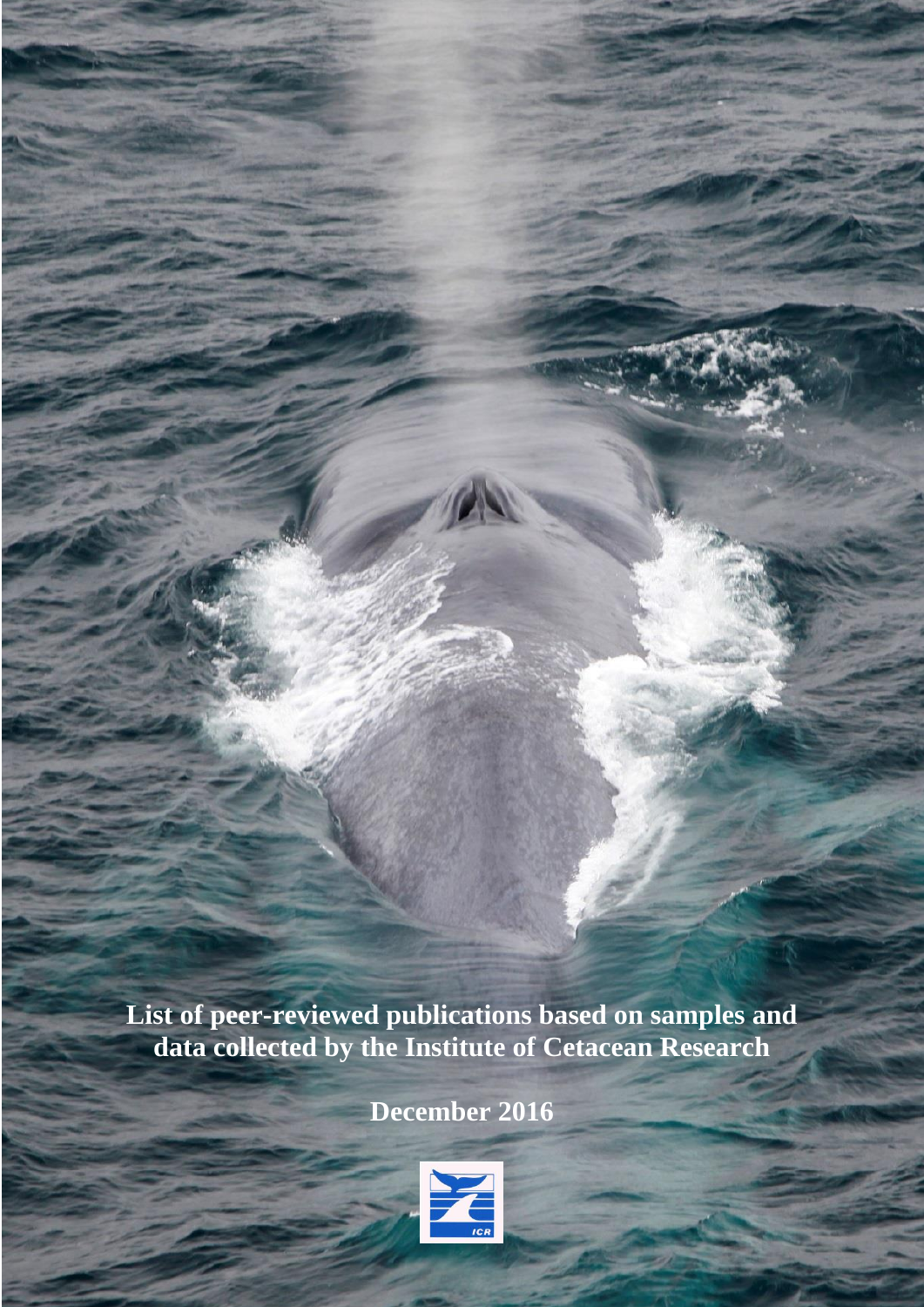# **Content**

|                                                         | Page |
|---------------------------------------------------------|------|
| 1. Publications based on JARPA/JARPAII/NEWREP-A surveys |      |
| 2. Publications based on JARPN/JARPNII surveys          |      |
| 3. Publications based on other surveys                  |      |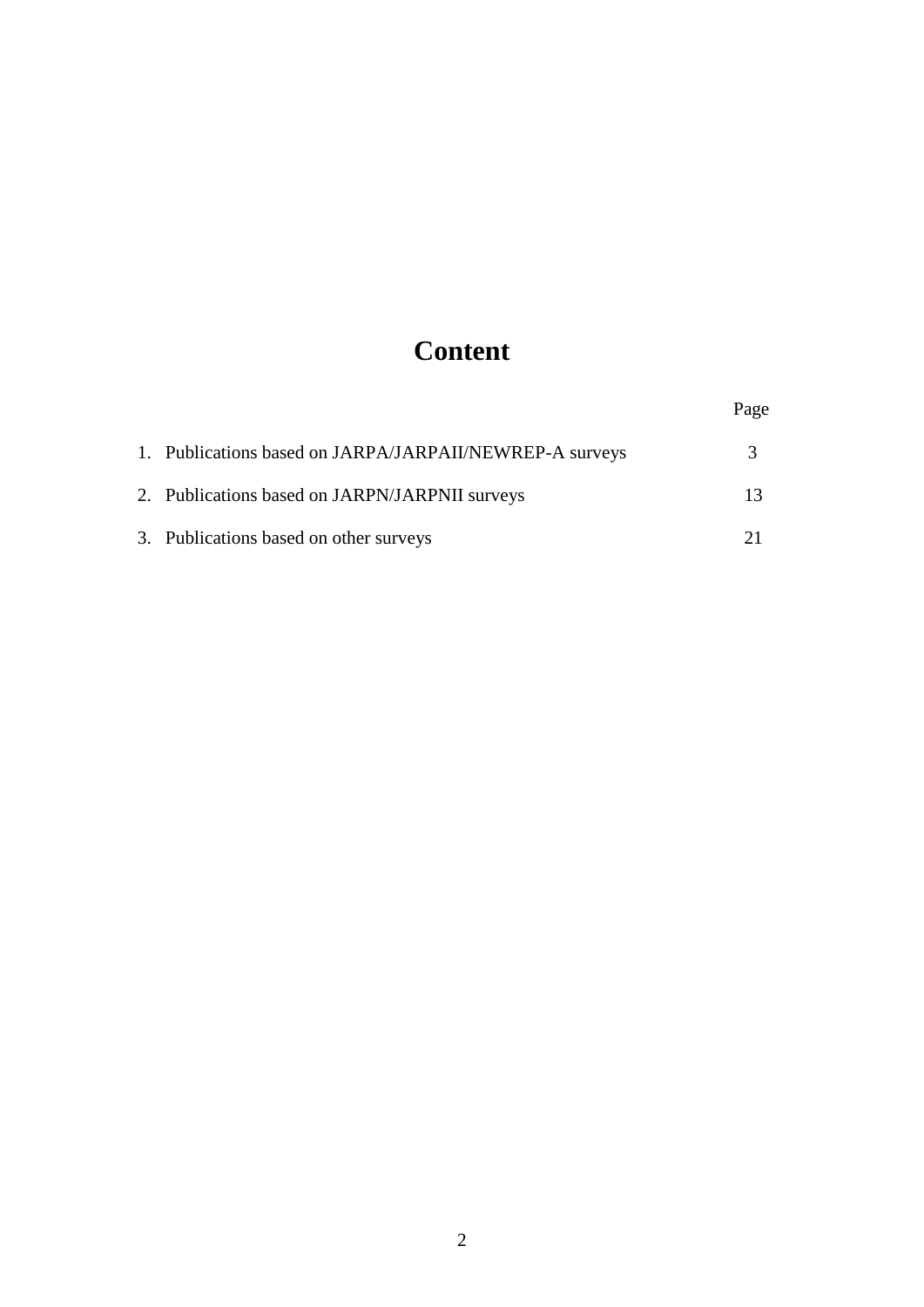## **Publications based on JARPA/JARPAII/NEWREP-A surveys**

## **1989 (2)**

Kato, H., Hiroyama, H., Fujise, Y. and Ono, K. 1989. Preliminary report of the 1987/88 Japanese feasibility study of the special permit proposal for Southern Hemisphere minke whales. *Rep. int. Whal. Commn* 39: 235-248.

Nakamura, T., Ohnishi, S. and Matsumiya, Y. 1989. A Bayesian cohort model for catch-at-age data obtained from research takes of whales. *Rep. int. Whal. Commn* 39: 375-382.

#### **1990 (8)**

Butterworth, D. S. and Punt, A. E. 1990. Some preliminary examinations of the potential information content of age-structure data from Antarctic minke whale research catches. *Rep. int. Whal. Commn* 40: 301-315.

Ichii, T. 1990. Distribution of Antarctic krill concentrations exploited by Japanese krill trawlers and minke whales. *Proceedings of the NIPR Symposium on Polar Biology* 3: 36-56.

Itoh, S., Takenaga, F. and Tsuyuki, H. 1990. Studies on lipids of the Antarctic minke whale. I. The fatty acid compositions of the minke whale blubber oils caught on 1987/88 season. *Yukagaku* 39 (7): 486-90 (in Japanese).

Kasamatsu, F., Kishino, H. and Hiroyama, H. 1990. Estimation of the number of minke whale (*Balaenoptera acutorostrata*) schools and individuals based on the 1987/88 Japanese feasibility study data. *Rep. int. Whal. Commn* 40: 239-247.

Kato, H., Fujise, Y., Yoshida, H., Nakagawa, S., Ishida, M. and Tanifuji, S. 1990. Cruise report and preliminary analysis of the 1988/89 Japanese feasibility study of the special permit proposal for southern hemisphere minke whales. *Rep. int. Whal. Commn* 40: 289-300.

Kato, H., Kishino, H. and Fujise, Y. 1990. Some analyses on age composition and segregation of southern minke whales using samples obtained by the Japanese feasibility study in 1987/88. *Rep. int. Whal. Commn* 40: 249-256.

Nagasaki, F. 1990. The Case for Scientific Whaling. *Nature* 334: 189-190.

Tanaka, S. 1990. Estimation of natural mortality coefficient of whales from the estimates of abundance and age composition data obtained from research catches. *Rep. int. Whal. Commn* 40: 531-536.

## **1991 (9)**

Bergh, M. O., Butterworth, D. S. and Punt, A. E. 1991. Further examination of the potential information content of age-structure data from Antarctic minke whale research catches. *Rep. int. Whal. Commn* 41: 349-361.

Ichii, T. and Kato, H. 1991. Food and daily food consumption of southern minke whales in the Antarctic. *Polar Biology* 11: 479-487.

Kasamatsu, F., Kishino, H. and Taga, Y. 1991. Estimation of southern minke whale abundance and school size composition based on the 1988/89 Japanese feasibility study data. *Rep. int. Whal. Commn* 41: 293-301.

Kato, H., Fujise, Y. and Kishino, H. 1991. Age structure and segregation of southern minke whales by the data obtained during Japanese research take in 1988/89. *Rep. int. Whal. Commn* 41: 287-292.

Kato, H. and Miyashita, T. 1991. Migration strategy of southern minke whales in relation to reproductive cycles estimated from foetal lengths. *Rep. int. Whal. Commn* 41: 363-369.

Kato, H., Zenitani, R. and Nakamura, T. 1991. Inter-reader calibration in age readings of earplugs from southern minke whale, with some notes of age readability. *Rep. int. Whal. Commn* 41: 339-343.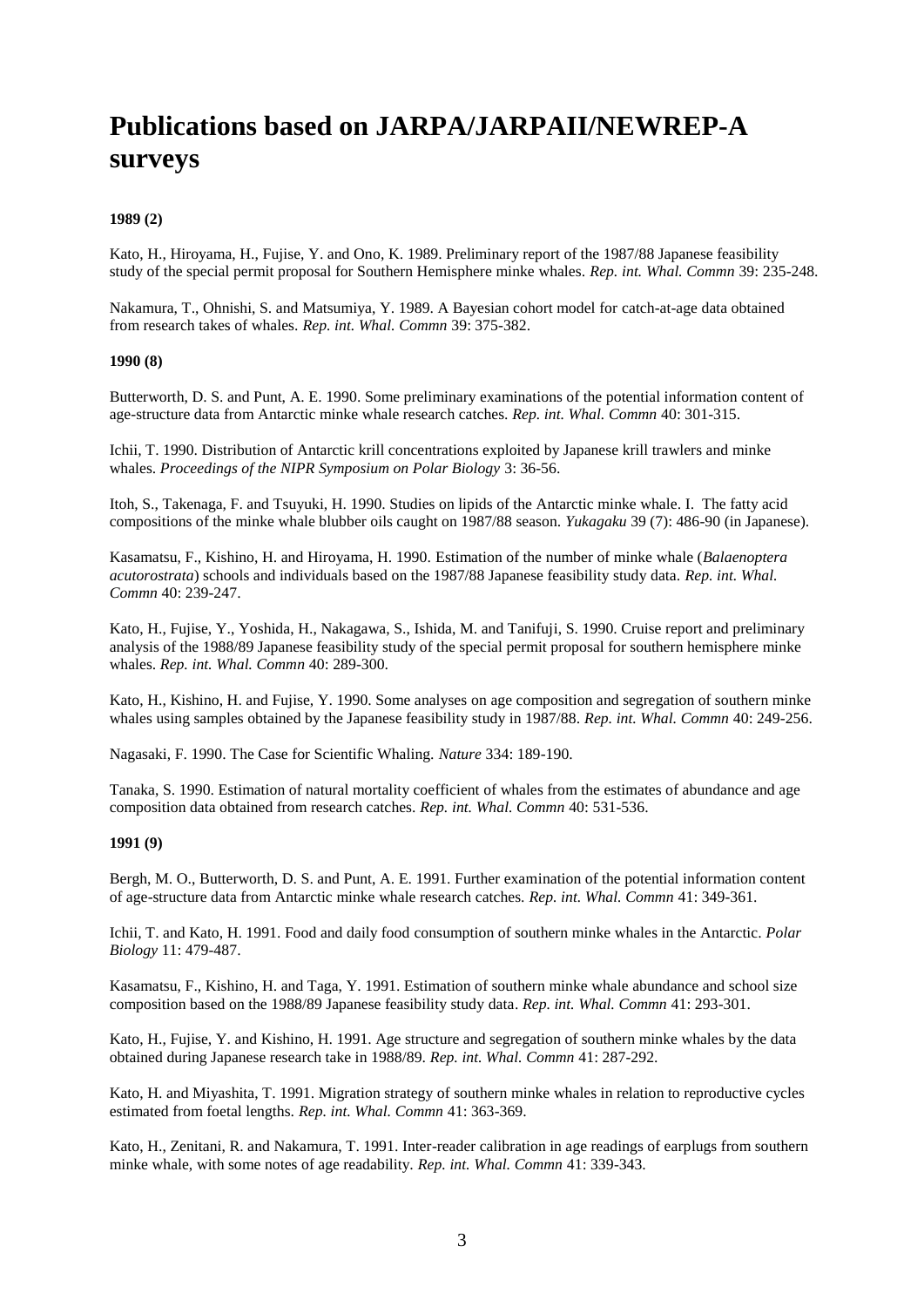Kishino, H., Kato, H., Kasamatsu, F. and Fujise, Y. 1991. Detection of heterogeneity and estimation of population characteristics from the field survey data: 1987/88 Japanese feasibility study of the Southern Hemisphere minke whales. *Annals of the Institute of Statistical Mathematic* 43(3): 435-453.

Nakamura, T. 1991. A new look at a Bayesian cohort model for time-series data obtained from research takes of whales. *Rep. int. Whal. Commn* 41: 345-348.

Wada, S., Kobayashi, T. and Numachi, K. 1991. Genetic variability and differentiation of mitochondrial DNA in minke whales. *Rep. int. Whal. Commn* (special issue 13): 203-215.

#### **1992 (2)**

Nakamura, T. 1992. Simulation trials of a Bayesian cohort model for time-series data obtained from research takes of whales. *Rep. int. Whal. Commn* 42: 421-427.

Tanaka, S., Kasamatsu, F. and Fujise, Y. 1992. Likely precision of estimates of natural mortality rates from Japanese research data for Southern Hemisphere minke whales. *Rep. int. Whal. Commn* 42: 413-420.

#### **1993 (7)**

Fujise, Y., Ishikawa, H., Saino, S., Nagano, M., Ishii, K., Kawaguchi, S., Tanifuji, S., Kawashima, S. and Miyakoshi H. 1993. Cruise report of the 1991/92 Japanese research in Area IV under the special permit for Southern Hemisphere minke whales. *Rep. int. Whal. Commn* 43: 357-371.

Hasunuma, R., Ogawa, T., Fujise, Y. and Kawanishi, Y. 1993. Analysis of selenium metabolites in urine samples of minke whale (*Balaenoptera acutorostrata*) using ion exchange chromatography. *Comparative Biochemistry and Physiology* 104C (1): 87-89.

Itoh, S., Takenaga, F. and Tsuyuki, H. 1993. Studies on lipids of the Antarctic minke whale. II. The fatty acid compositions of the blubber oils of minke whale and dwarf minke whale caught on 1988/89 and 1989/90 seasons. *Yukagaku* 42(12): 1007-1011 (in Japanese).

Iwata, H., Tanabe, S., Sakai, N., and Tatsukawa, R. 1993. Distribution of persistent organochlorines in the oceanic air and surface seawater and the role of ocean on their global transport and fate. *Environ. Sci. Technol.*27: 1080-1098.

Kasamatsu, F., Yamamoto, Y., Zenitani, R., Ishikawa, H., Ishibashi, T., Sato, H., Takashima, K. and Tanifuji, S. 1993. Report of the 1990/91 southern minke whale research cruise under scientific permit in Area V. *Rep. int. Whal. Commn* 43: 505-522.

Nakamura, T. 1993. Two-stage Bayesian cohort model for time-series data to reduce bias in the estimate of mean natural mortality rate. *Rep. int. Whal. Commn* 43: 343-348.

Pastene, L.A., Kobayashi, T., Fujise, Y. and Numachi, K. 1993. Mitochondrial DNA differentiation in Antarctic minke whales. *Rep. int. Whal. Commn* 43: 349-355.

#### **1994 (3)**

Kimoto, H., Endo, Y. and Fujimoto, K. 1994. Influence of interesterification on the oxidative stability of marine oil triacylglycerols. *Journal of American Oil Chemists Society* 71(5): 469-473.

Pastene, L.A., Fujise, Y. and Numachi, K. 1994. Differentiation of mitochondrial DNA between ordinary and dwarf forms of southern minke whale. *Rep. int. Whal. Commn* 44: 277-281.

Yoshioka, M., Okumura, T., Aida, K . and Fujise, Y. 1994. A proposed technique for quantifying muscle progesterone content in the minke whales (*Balaenoptera acutorostrata*). *Canadian Journal of Zoology* 72: 368- 370.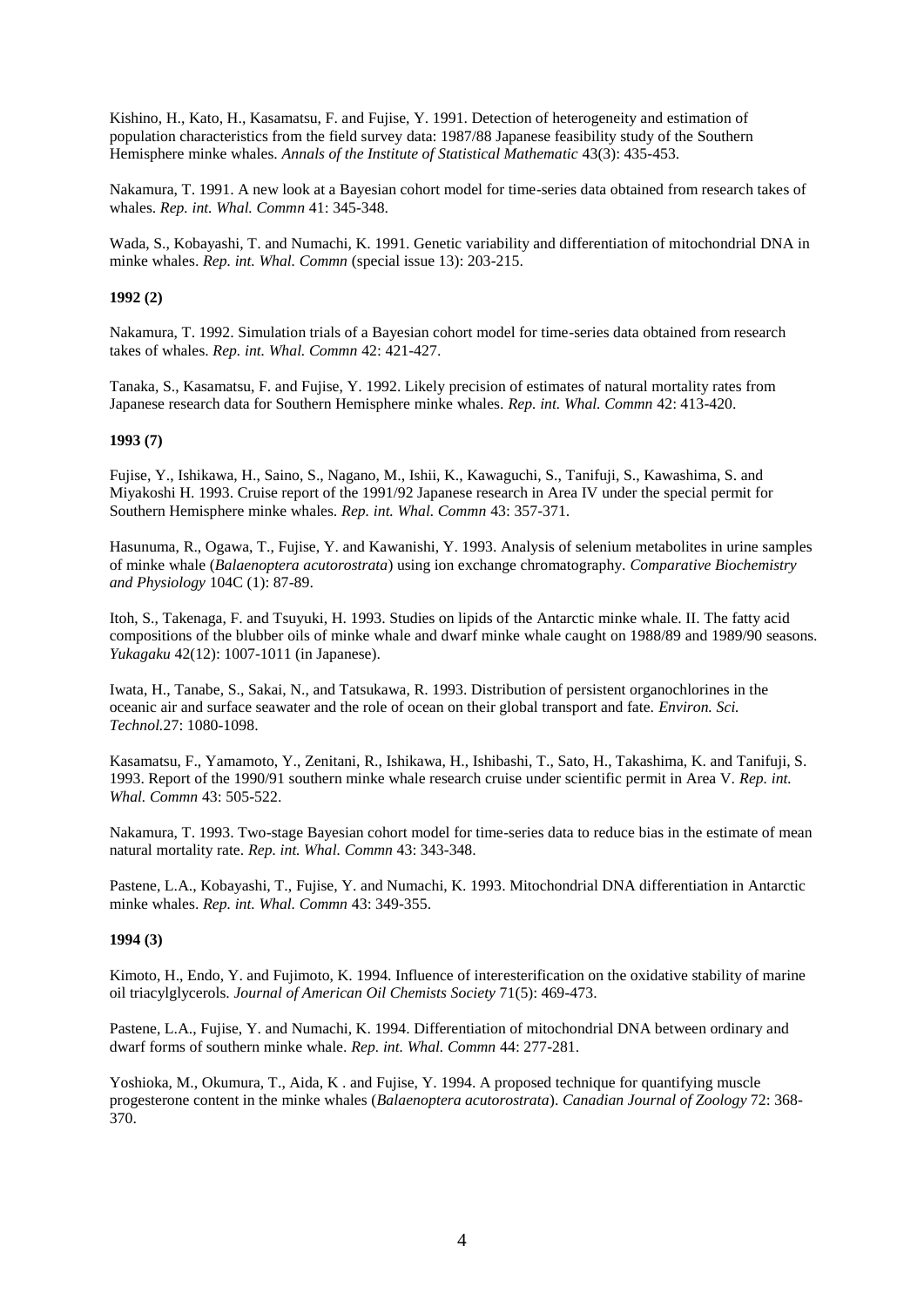## **1995 (3)**

Fukui, Y., Mogoe, T., Terawaki, Y., Ishikawa, H., Fujise, Y. and Ohsumi, S. 1995. Relationship between physiological status and serum constituent values in minke whales (*Balaenoptera acutorostrata*). *Journal of Reproduction and Development* 41(3): 203-208.

Ishikawa, H. and Amasaki, H. 1995. Development and physiological degradation of tooth buds and development of rudiment of baleen plate in Southern minke whale, *Balaenoptera acutorostrata*: *The Journal of Veterinary Medical Science*: 665-670.

Kasamatsu, F., Nishiwaki, S. and Ishikawa, H. 1995. Breeding areas and southbound migrations of southern minke whales *Balaenoptera acutorostrata*. *Mar.Ecol.Preg.Ser.*119:1-10.

#### **1996 (7)**

Bakke, I. Johansen, S., Bakke, O. and El-Gewely, M.R. 1996. Lack of population subdivision among the minke whales (*Balaenoptera acutorostrata*) from Icelandic and Norwegian waters based on mitochondrial DNA sequences. *Marine Biology* 125: 1-9.

Butterworth, D. S. and Geromont, H. F. 1996. On the provision of advice on the effect on stock(s) of scientific permit catches, with particular reference to proposed research catches of minke whales from Antarctic Area IV. *Rep. int. Whal. Commn* 46: 653-655.

Butterworth, D. S., Punt, A. E., Geromont, H. F., Kato, H. and Miyashita, T. 1996. An ADAPT approach to the analysis of catch-at-age information for Southern Hemisphere minke whales. *Rep. int. Whal. Commn* 46: 349- 359.

Fukui, Y., Mogoe, T., Jung, Y.G., Terawaki, Y., Miyamoto, A., Ishikawa, H., Fujise, Y. and Ohsumi, S. 1996. Relationships among morphological status, steroid hormones, and post-thawing viability of frozen spermatozoa of male minke whales (*Balaenoptera acutorostrata*). *Marine Mammal Science* 12(1): 28-37.

Iga, K., Fukui, Y., Miyamoto, A., Ishikawa, H. and Ohsumi, S. 1996. Endocrinological observations of female minke whales (*Balaenoptera acutorostrata*). *Marine Mammal Science* 12(2): 296-301.

Matsuoka, K., Fujise, Y. and Pastene, L.A. 1996. A sighting of a large school of the pygmy right whale, *Caperea marginata* in the southeast Indian Ocean. *Marine Mammal Science* 12(4): 594-597.

Pastene, L.A., Goto, M., Itoh, S. and Numachi, K. 1996. Spatial and temporal patterns of mitochondrial DNA variation in minke whale from Antarctic Areas IV and V. *Rep. int. Whal. Commn* 46: 305-314.

#### **1997 (3)**

Aono, S., Tanabe, S., Fujise, Y., Kato, H. and Tatsukawa, R. 1997. Persistent organochlorines in minke whale (*Balaenoptera acutorostrata*) and their prey species from the Antarctic and the North Pacific. *Environmental Pollution* 98: 81-89.

Fukui, Y., Mogoe, T., Ishikawa, H. and Ohsumi, S. 1997a. Factors affecting in vitro maturation of minke whale (*Balaenoptera acutorostrata*) follicular oocytes. *Biology of Reproduction* 56: 523-528.

Fukui, Y., Mogoe, T., Ishikawa, H. and Ohsumi S. 1997b. In vitro fertilization of in vitro matured minke whale (*Balaenoptera acutorostrata*) follicular oocytes. *Marine Mammal Science* 13(3): 395-404.

#### **1998 (7)**

Ichii, T., Shinohara, N., Fujise, Y., Nishiwaki, S. and Matsuoka, K. 1998. Interannual changes in body fat condition index of minke whales in the Antarctic. *Marine Ecology Progress Series* 175: 1-12.

Ito, S., Takenaga, F. and Tsuyuki, H. 1998. Lipids in Antarctic minke whales III. Site and sexual differences of muscle lipids. *J. Jpn. Oil Chem. Soc.* 47(2): 191-194 (in Japanese).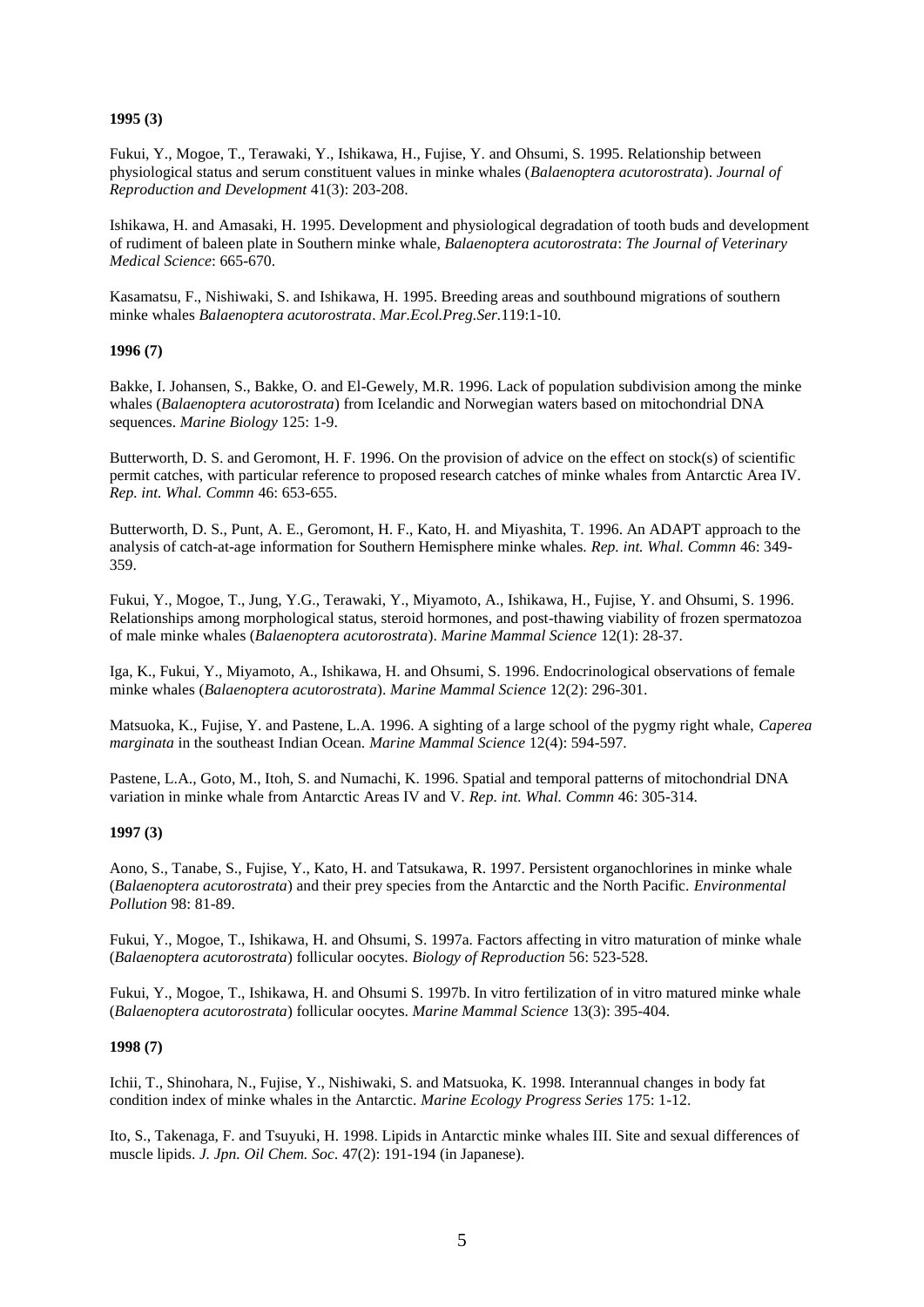Kida, M.Y. 1998. Morphology of the tracheobronchial tree and the route of the pulmonary artery in the fetal minke whale (*Balaenoptera acutorostrata*). *Okajimas Folia Anat. Jpn.*75 (5): 251-258 (in Japanese).

Mogoe, T., Fukui, Y., Ishikawa, H. and Ohsumi, S. 1998a. Morphological observations of frozen-thawed spermatozoa of Southern minke whales (*Balaenoptera acutorostrata*). *Journal of Reproduction and Development* 44(1): 95-100.

Mogoe, T., Fukui, Y., Ishikawa, H. and Ohsumi S. 1998b. Effects of diluent composition and temperature on motility and viability after liquid storage and cryopreservation of minke whale (*Balaenoptera acutorostrata*) spermatozoa. *Marine Mammal Science* 14(4): 854-860.

Nagasawa, K., Yamada, T.K. and Ishikawa, H. 1998. Measurements of the skeleton of a minke whale (*Balaenoptera acutorostrata*) from the Antarctic Ocean. *Bulletin of the Yamagata Prefectural Museum* 20: 1-19.

Terabayashi, T. and Kawanishi, Y. 1998. Naturally occurring ganglioside lactones in minke whale brain. *Carbohydrate Research* 307(1998): 281-290.

## **1999 (4)**

Bannister, J.L., Pastene, L.A. and Burnell, S.R. 1999. First record of movement of a southern right whale (*Eubalaena australis*) between warm water breeding grounds and the Antarctic Ocean, South of 60°S. *Marine Mammal Science* 15(4):1337-1342.

Butterworth, D. S., Punt, A. E. Geromont, H. F., Kato, H. and Fujise, Y. 1999. Inferences on the dynamics of Southern Hemisphere minke whales from ADAPT analyses of catch-at-age information. *J. Cetacean Res. Manage*. 1(1): 11-32.

Ishikawa, H., Amasaki, H., Dohguchi, H., Furuya, A. and Suzuki, K. 1999. Immunohistological distributions of fibronectin, tenascin, type I, III and IV collagens, and laminin during tooth development and degeneration in fetuses of minke whale, *Balaenoptera acutorostrata*. *The Journal of Veterinary Medical Science* 61(3): 227-232.

Thomson, R.B., Butterworth, D.S. and Kato, H. 1999. Has the age at transition of southern hemisphere minke whales declined over recent decades? *Marine Mammals Science* 15 (3): 661-682.

#### **2000 (5)**

Asada, M., Horii, M., Mogoe, T., Fukui, Y., Ishikawa, H. and Ohsumi, S. 2000. In vitro maturation and ultrastructural observation of cryopreserved minke whale (*Balaenoptera acutorostrata*) follicular oocytes. *Biology of Reproduction* 62(2): 253-259.

Kasamatsu, F., Matsuoka, K. and Hakamada, T. 2000. Interspecific relationships in density among the whale community in the Antarctic. *Polar Biol*. (2000) 23: 466-473.

Mogoe, T., Suzuki, T., Asada, M., Fukui, Y., Ishikawa, H. and Ohsumi, S. 2000. Functional reduction of the Southern minke whale (*Balaenoptera acutorostrata*) testis during the feeding season. *Marine Mammal Science* 16(3): 559-569.

Rosenbaum, H.C., Brownell, R.L., Brown, M.W., Schaeff, C., Portway, V., White, B.N., Malik, S., Pastene, L.A., Pateneude, N.J., Baker, C.S., Goto, M., Best, P.B., Clapham, P.J., Hamilton, P., Moore, M., Payne, R., Rowntree, V., Tynan, C.T., Bannister, J.L., DeSalle, R. 2000. World-wide genetic differentiation of *Eubalaena*: questioning the number of right whale species. *Molecular Ecology* 9:1793-1802.

Wei, H., and Fukui, Y. 2000. Fertilizability of ovine, bovine or minke whale (*Balaenoptera acutorostrata*) spermatozoa intracytoplasmically injected into bovine oocytes. *Zygote* 8(3): 267-274.

#### **2001 (3)**

Asada, M., Tetsuka, M., Ishikawa, H., Ohsumi, S. and Fukui, Y. 2001. Improvement on in vitro maturation, fertilization and development of minke whale (*Balaenoptera acutorostrata*) oocytes. *Theriogenology* 56: 521- 533.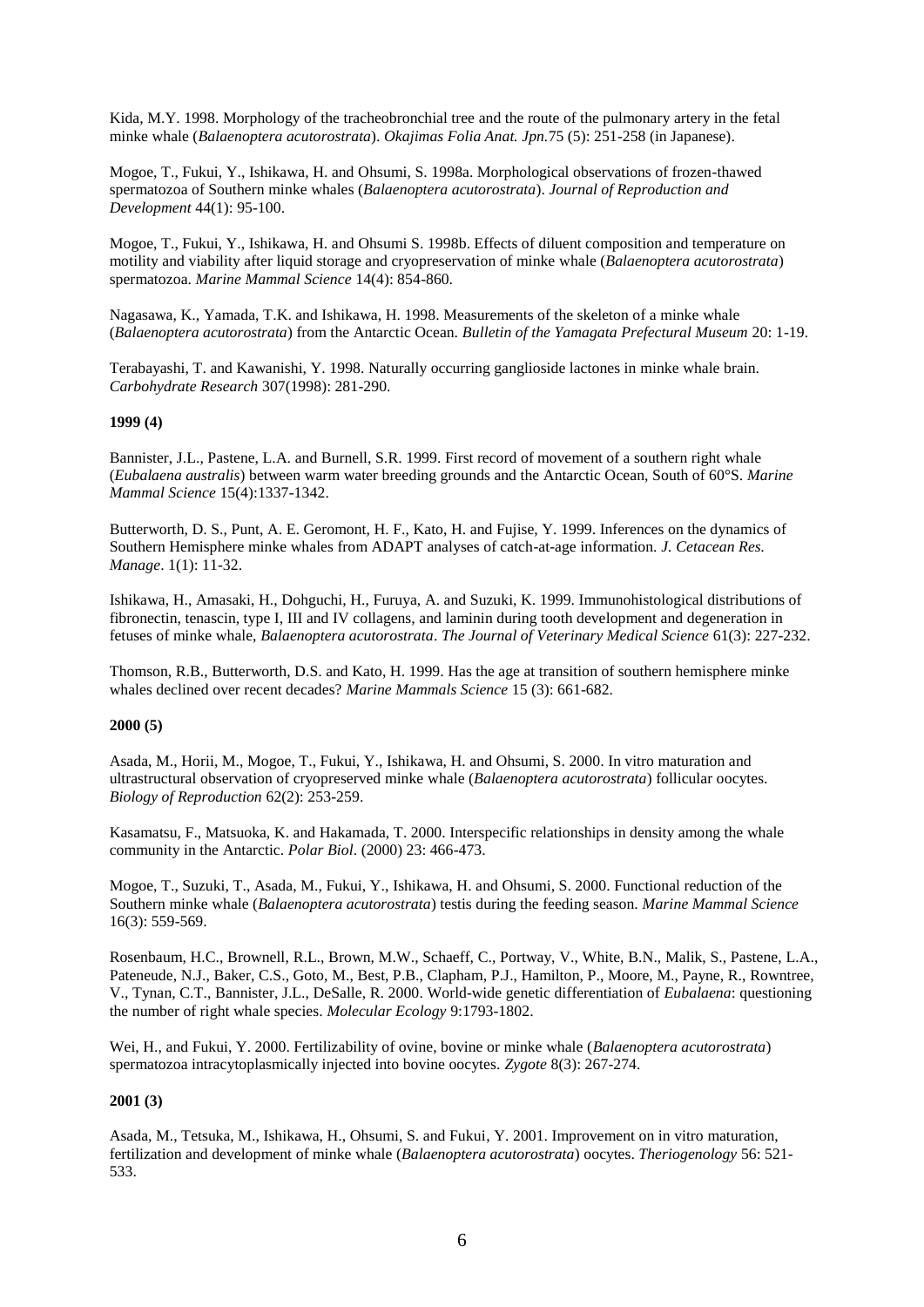Asada, M., Wei, H., Nagayama, R., Tetsuka, M., Ishikawa, H., Ohsumi, S. and Fukui, Y. 2001. An attempt at intracytoplasmic sperm injection of frozen-thawed minke whale (*Balaenoptera bonaerensis*) oocytes. *Zygote* 9 (November): 299-307.

Suzuki, T., Mogoe, T., Asada, M., Miyamoto, A., Tetsuka, M., Ishikawa, H., Ohsumi, S., Fukui, Y. 2001. Plasma and pituitary concentrations of gonadotropins (FSH and LH) in minke whales (*Balaenoptera acutorostrata*) during the feeding season. *Theriogenology* 55(5): 1127-1141.

## **2002 (6)**

Abe, H. and Goto, M. 2002. The application of microsatellite DNA for determining population structure of minke whale. pp. 109-113. *In*: Nishimura, A. ed. *Technical Reports of the Hokkaido National Fisheries Research Institute No.5.* pp.113. Hokkaido National Fisheries Research Institute, Hokkaido.

Kunito, T., Watanabe, I., Yasunaga, G., Fujise, Y. and Tanabe, S. 2002. Using trace elements in skin to discriminate the populations of minke whale in southern hemisphere. *Marine Environmental Research* 53: 175- 197.

Murase, H., Matsuoka, K., Ichii, T. and Nishiwaki, S. 2002. Relationship between the distribution of euphausiids and baleen whales in the Antarctic (35ºE-145ºW). *Polar Biol* 25: 135-145.

Pastene, L.A., Goto, M. and Kanda, N. 2002. The utility of DNA analysis for the management and conservation of large whales. *Fisheries Science* 68 (Supp. I): 286-289.

Suzuki, M., Ishikawa, H., Otani, S., Tobayama, T., Katsumata, E., Ueda, K., Uchida, S., Yoshioka, M. and Aida, K. 2002. The characteristics of adrenal glands and its hormones in cetacean. *Fisheries Science* 68(Supp. I): 272- 275.

Urashima, T., Sato, H., Munakata, J., Nakamura, T., Arai, I., Saito, T., Tetsuka, M., Fukui, Y., Ishikawa, H., Lyndersen, C. and Kovacs, K. M. 2002. Chemical characterization of the oligosaccharides in beluga (*Delphinapterus leucas*) and minke whale (*Balaenoptera acutorostrata*) milk. *Comparative Biochemistry and Physiology Part B* 132: 611-624.

## **2003 (5)**

Hayashi, K., Nishida, S., Yoshida, H., Goto, M., Pastene, L.A. and Koike, H. 2003. Sequence variation of the *DQB* allele in the cetacean MHC. *Mammal Study* 28: 89-96.

Matsuoka, K., Watanabe, T., Ichii, T., Shimada, H. and Nishiwaki, S. Large whale distributions in relation to the Southern Boundary of the ACC (35E-130E). pp. 26-30. *In*: *Antarctic Biology in a Global Context.* Proceedings of the VIIIth SCAR International Biology Symposium, 27August-1 September 2001.Vriji Universiteit, Amsterdam, The Netherlands, Backhuys Publisheres, Leiden.

Nishida, S., Hayashi, K., Pastene, L.A., Goto, M., Kanda, N. and Koike, H. 2003. Polymorphic analysis of cetacean MHC - A case study on the minke whales -. *Mammalian Science* 3: 75-78 (in Japanese).

Nishida, S., Pastene, L.A., Goto, M. and Kanda, N. 2003. SRY gene structure and phylogeny in the cetacean species. *Mammal Study* 28: 57-66.

Ohishi, K., Zenitani, R., Bando, T., Goto, Y., Uchida, K., Maruyama, T., Yamamoto, S., Miyazaki, N. and Fujise, Y. 2003. Pathological and serological evidence of *Brucella*-infection in baleen whales (Mysticeti) in the western North Pacific. *Comparative Immunology Microbiology & Infectious Diseases* 26: 125-136.

#### **2004 (8)**

Amemiya, K., Iwanami, Y., Kobayashi, T., Terao, T., Fukui, Y., Ishikawa, H., Ohsumi, S., Hirabayashi, M. and Hochi, S. 2004. Acquirement of oocyte-activating factor in Antarctic minke whale (*Balaenoptera bonaerensis*) spermatogenic cells, assessed by meiosis resumption of microinseminated mouse oocytes. *J. Mamm. Ova Res*. 21: 149-156.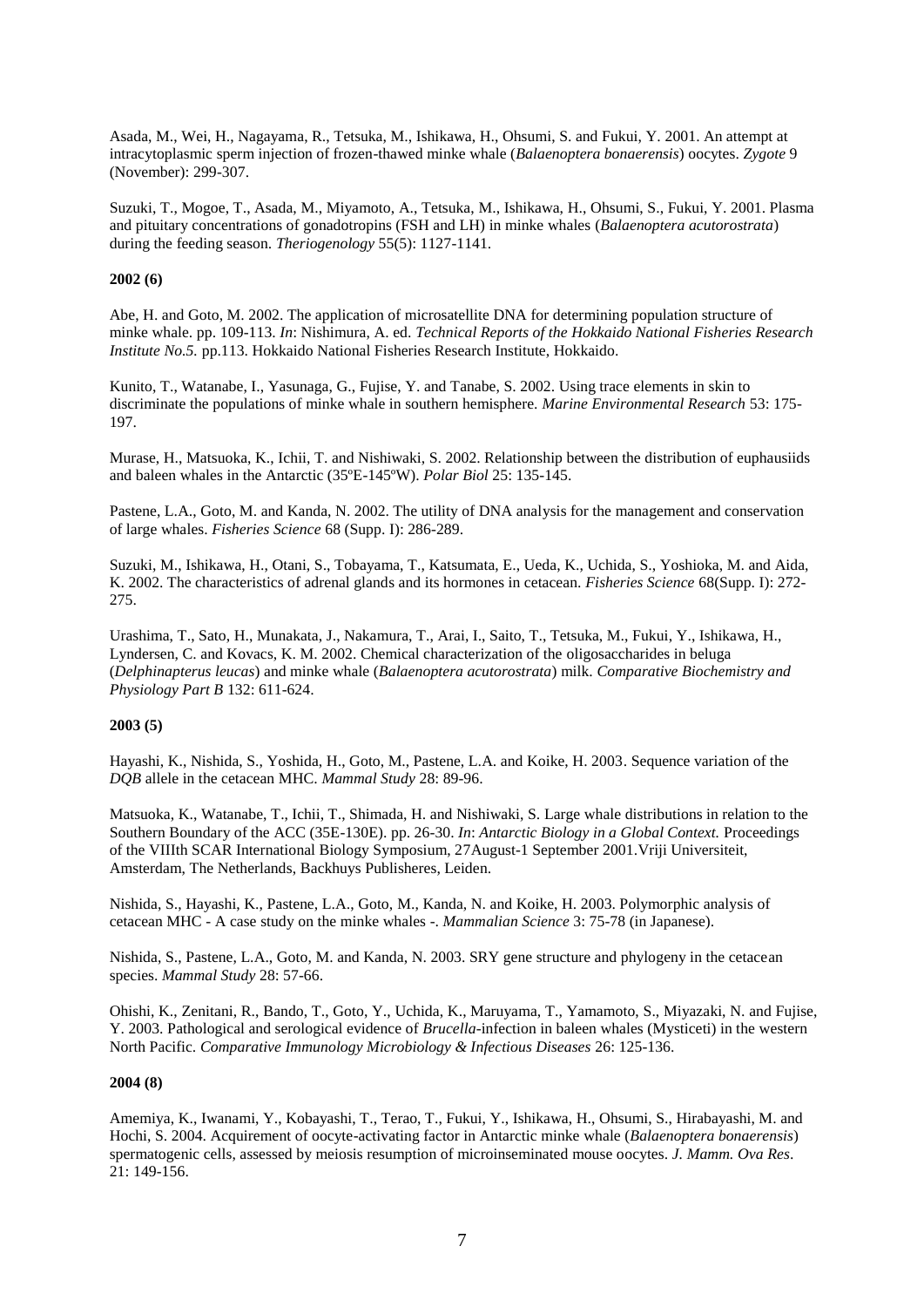Branch, T.A., Matsuoka, K. and Miyashita, T. 2004. Evidence for increase in Antarctic blue whales based on Bayesian modeling. Marine Mammal Science 20 (4):726-754.

Fujihira, T., Kinoshita, M., Sasaki, M., Ohnishi, M., Ishikawa, H., Ohsumi, S. and Fukui, Y. 2004. Comparative studies on lipid analysis and ultrastructure in porcine and southern minke whale (*Balaenoptera bonaerensis*) oocytes. *Journal of Reproduction and Development* 50(5): 525-532.

Fukui, Y., Togawa, M., Abe, N., Takano, Y., Asada, M., Okada, A., Iida, K., Ishikawa, H. and Ohsumi, S. 2004. Validation of the sperm quality analyzer and the hypo-osmotic swelling test for frozen-thawed ram and minke whale (*Balaenoptera bonarensis*) spermatozoa. *Journal of Reproduction and Development* 50(1): 147-154.

Ikumi, S., Sawai, K., Takeuchi, Y., Iwayama, H., Ishikawa, H., Ohsumi, S. and Fukui, Y. 2004. Interspecies somatic cell nuclear transfer for *in vitro* production of Antarctic minke Whale (*Balaenoptera bonaerensis*) Embryos. *Cloning and Stem Cells* 6(3): 284-293.

Iwayama, H., Hochi, S., Kato, M., Hirabayashi, M., Kuwayama, M., Ishikawa, H., Ohsumi, S. and Fukui, Y. 2004. Effects of cryodevice type and donor's sexual maturity on vitrification of minke whale (*Balaenoptera bonaerensis*) oocytes at germinal vesicle-stage. *Zygote* 12(4): 333-338.

Muranishi, Y., Sasaki, M., Hayashi, K., Abe, N., Fujihira, T., Ishikawa, H., Ohsumi, S., Miyamoto, A. and Fukui, Y. 2004. Relationship between the appearance of preantral follicles in the fetal ovary of Antarctic minke whales (*Balaenoptera bonaerensis*) and hormone concentrations in the fetal heart, umbilical cord and maternal blood. *Zygote* 12: 125-132.

Tetsuka, M., Asada, M., Mogoe, T., Fukui, Y., Ishikawa, H. and Ohsumi, S. 2004. The pattern of ovarian development in the prepubertal Antarctic minke whale (*Balaenoptera bonaerensis*). *Journal of Reproduction and Development* 50(4): 381-389.

## **2005 (6)**

Ishikawa, H. and Shigemune, H. 2005. Improvements in more humane killing methods of Antarctic minke whales, *Balaenoptera bonaerensis*, in the Japanese Whale Research Program under Special Permit in the Antarctic Sea (JARPA). *Jpn. J. Zoo Wildl. Med*. 10(1): 27-34.

Iwayama, H., Ishikawa, H., Ohsumi, S. and Fukui, Y. 2005. Attempt at *in vitro* maturation of minke whale (*Balaenoptera bonaerensis*) oocytes using a portable CO<sup>2</sup> incubator. *Journal of Reproduction and Development* 51(1): 69-75.

Matsuoka, K., Pitman, R. and Marques, F. 2005. A note on a pigmy right whale (*Caperea marginata*) sighting in the southwestern Pacific Ocean. *J.Cetacean Res.Manage* 7(1): 71-73.

Matsuoka, K., Hakamada, T., Kiwada, H., Murase, H. and Nishiwaki, S. 2005. Abundance increases of large baleen whales in the Antarctic based on the sighting survey during Japanese Whale Research Program (JARPA). *Global Environmental Research* 9(2): 105-115.

Nikaido, M., Sasaki, T., Makino, H., Goto, M., Kanda, N., Pastene, L.A. and Okada, N. 2005. Phylogenetic reconstruction of baleen whales and detection of their past extensive radiation event by the SINE insertion analysis. *Fossils* 77: 22-28 (in Japanese).

Sasaki, T., Nikaido, M., Hamilton, H., Goto, M., Kato, H., Kanda, N., Pastene, L.A., Cao, Y., Fordyce, R.E., Hasegawa, M. and Okada, N. 2005. Mitochondrial phylogenetics and evolution of mysticete whales. *Systematic Biology* 54(1): 77-90.

#### **2006 (9)**

Fujihira, T., Kobayashi, M., Hochi, S., Hirabayashi, M., Ishikawa, H., Ohsumi, S. and Fukui, Y. 2006. Developmental capacity of Antarctic minke whale (*Balaenoptera bonaerensis*) vitrified oocytes following *in vitro* maturation, and parthenogenetic activation or intracytoplasmic sperm injection. *Zygote* 14: 89-95.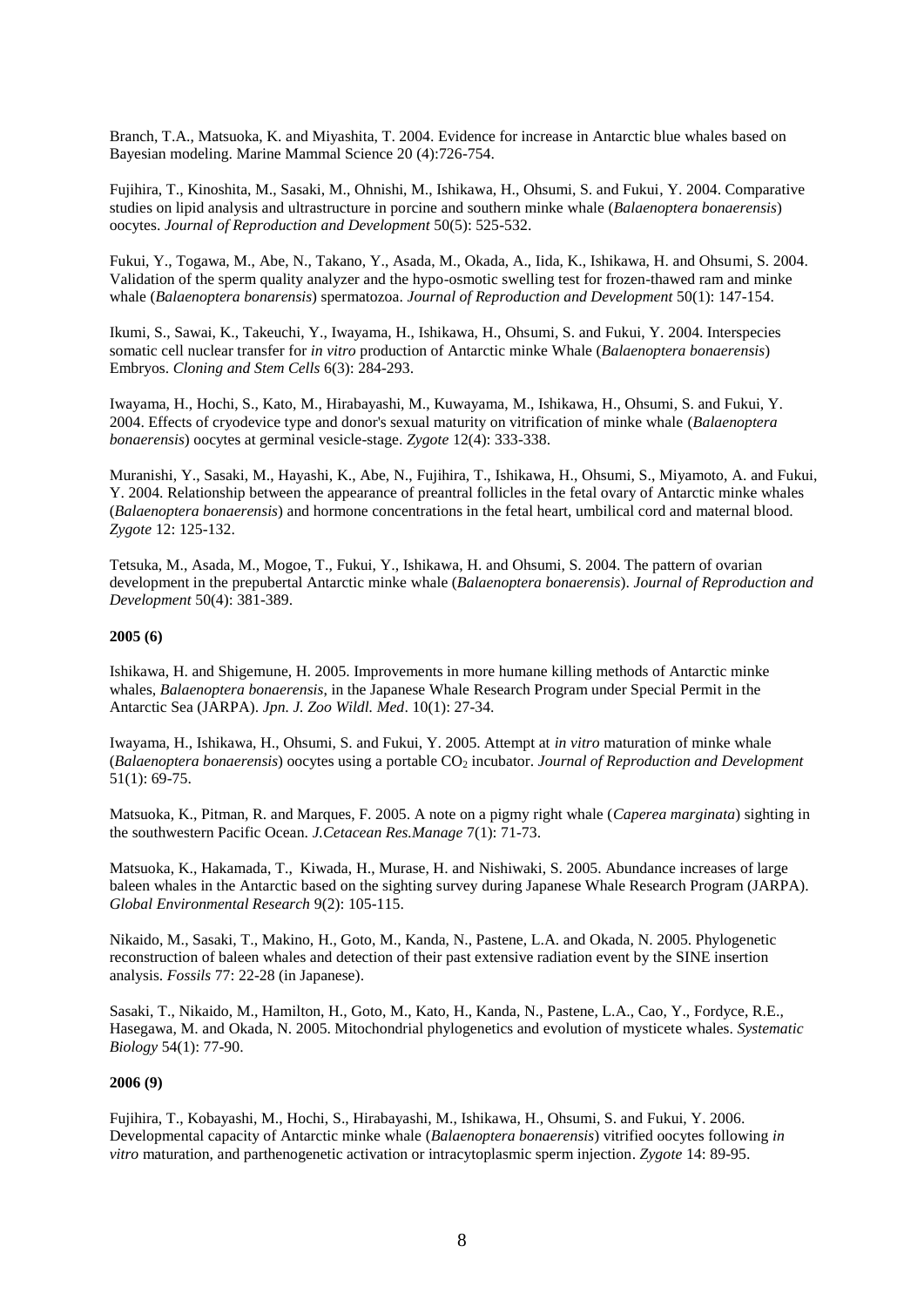Honda, K., Aoki, M. and Fujise, Y. 2006. Echochemical approach using mercury accumulation of Antarctic minke whale, *Balaenoptera bonaerensis,* as tracer of historical change of Antarctic marine ecosystem during 1980-1999. *Bull. Environ. Contam. Toxicol* 76: 140-147.

Iwanami, K., Mita, H., Yamamoto, Y., Fujise, Y., Yamada, T. and Suzuki, T. 2006. cDNA-derived amino acid sequences of myoglobins from nine species of whales and dolphins. *Comp. Biochem. Physiol. B Biochem. Mol. Biol*. 45:249-56.

Kobayashi, T., Amemiya, K., Takeuchi, K., Tsujioka, T., Tominaga, K., Hirabayashi, M., Ishikawa, H., Fukui, Y. and Hochi, S. 2006. Contribution of spermatozoal centrosomes to the microtubule-organizing centre in Antarctic minke whale (*Balaenoptera bonaerensis*). *Zygote* 14(1): 45-51.

Konishi, K. 2006. Characteristics of blubber distribution and body condition indicators for Antarctic minke whale (*Balaenoptera bonaerensis*). *Mammal Study* 31: 15-22.

Mori, M. and Butterworth, D.S. 2006. A first step towards modelling the krill–predator dynamics of the Antarctic ecosystem. *CCAMLR Science* 13: 217-277.

Nikaido, M., Hamilton, H., Makino, H., Sasaki, T., Takahashi, K., Goto, M., Kanda, N., Pastene, L.A. and Okada, N. 2006. Baleen whale phylogeny and a past extensive radiation event revealed by SINE insertion analysis. *Molecular Biology and Evolution* 23(5): 866-873.

Rock, J., Pastene, L.A., Kaufman, G., Forestell, P., Matsuoka, K. and Allen, J. 2006. A note on East Australia Group V Stock humpback whale movement between feeding and breeding areas based on photo-identification. *J. Cetacean Res. Manage*. 8(3): 301-305.

Yabuki, T., Suga, T., Hanawa, K., Matsuoka, K., Kiwada, H. and Watanabe, T. 2006. Possible source of the Antarctic bottom water in the Prydz Bay Region. *Journal of Oceanography* 62(5): 649-655.

#### **2007 (7)**

Asada, M., Tetsuka, M., Ishikawa, H., Ohsumi, S. and Fukui, Y. 2007. Ultrastructural changes during maturation and cryopreservation of follicular oocytes of Antarctic minke whales (*Balaenoptera bonaerensis*). *Japanese Journal of Zoo Wildlife and Medicine* 12(1): 51-66.

Branch, T.A., Stafford, K.M., Palacios, D.M., Allison, C., Bannister, J.L., Burton, C.L.K., Cabrera, E., Carlson, C.A., Galletti Vernazzani, B., Gill, P.C., Hucke-Gaete, R., Jenner, K.C.S., Jenner, Mn. M., Matsuoka, K., Mikhalev, Y.A., Miyashita, T., Morrice, M.G., Nishiwaki, S., Sturrock, V.J., Tormosov, D., Anderson, R.C., Baker, A.N., Best, P.B., Borsa, P., Brownell Jr, R.L., Childerhouse, S., Findlay, K.P., Gerrodette, T., Ilangakoon, A.D., Joergensen, M., Kahn, B., Ljungblad, D.K., Maughan, B., Mccauley, R.D., Mckay, S., Norris, T.F., Oman Whale and Dolphin Research Group, Rankin, S., Samaran, F., Thiele, D., Van Waerebeek, K. and Warneke, R.M. 2007. Past and present distribution, densities and movements of blue whales in the Southern Hemisphere and adjacent waters. *Mammal Rev*37 (2): 116-175.

LeDuc, R.G., Dizon, A.E., Goto, M., Pastene, L.A., Kato, H., Nishiwaki, S. and Brownell, R.L. 2007. Patterns of genetic variation in southern hemisphere blue whales, and the use of assignment test to detect mixing on the feeding grounds. *J. Cetacean Res. Manage.*9 (1): 73-80.

Nagai, H., Mogoe, T., Ishikawa, H., Hochi, S., Ohsumi, S. and Fukui, Y. 2007. Follicle size-dependent changes in follicular fluid components and oocyte diameter in Antarctic minke whales (*Balaenoptera bonaerensis*). *Journal of Reproduction and Development* 53(6): 1265-1272.

Nishida, S., Goto, M., Pastene, L.A., Kanda, N. and Koike, H. 2007. Phylogenetic relationships among cetaceans revealed by Y-chromosome sequences.*Zoological Science* 24(7): 723-732.

Onbe, K. Nishida, S., Sone, E., Kanda, N., Goto, M., Pastene, L.A., Tanabe, S. and Koike, H. 2007. Sequence variation in the *Tbx4* gene in marine mammals.*Zoological Science* 24(5): 449-464.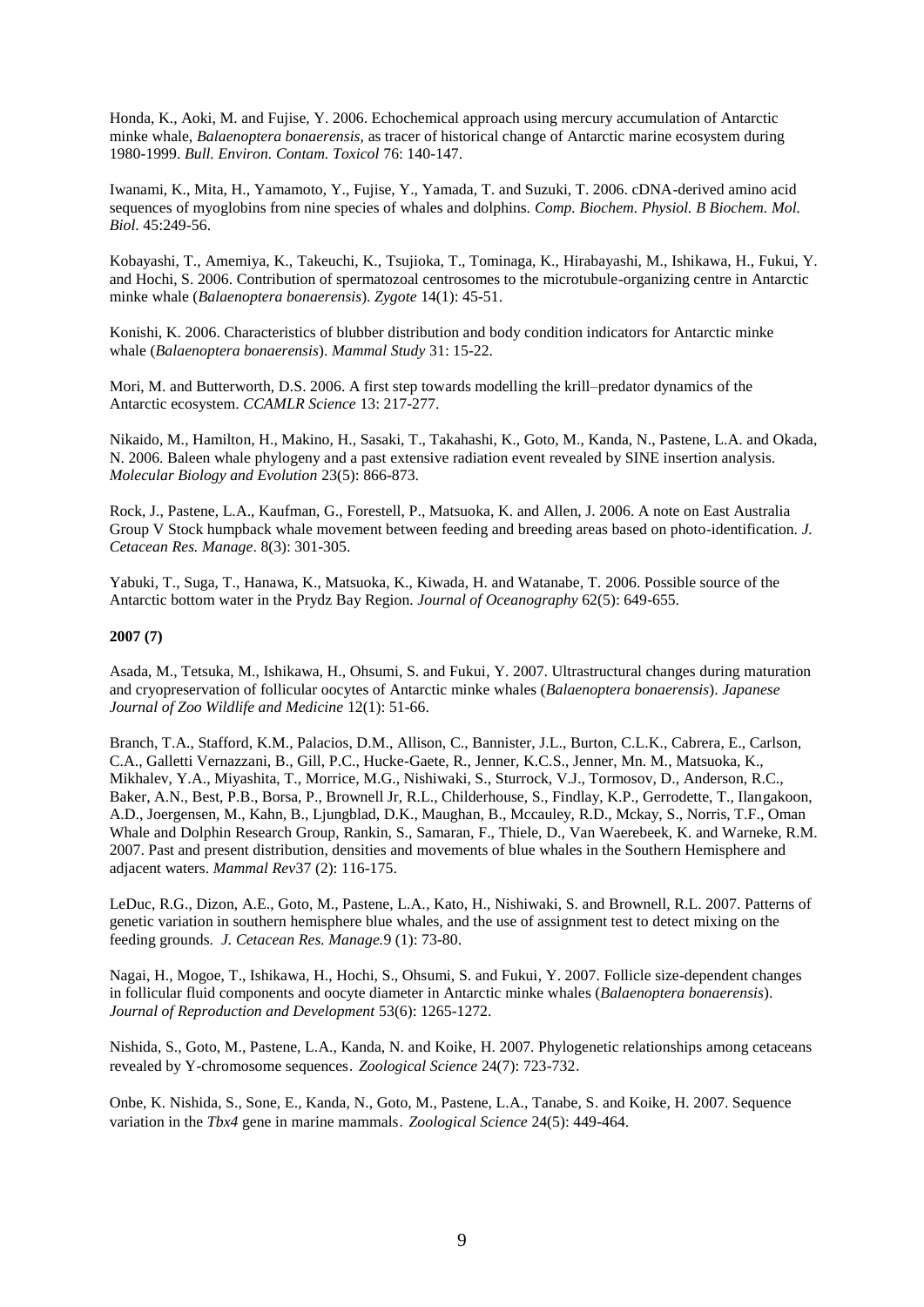Pastene, L.A., Goto, M., Kanda, N., Zerbini, A.N., Kerem, D., Watanabe, K., Bessho, Y., Hasegawa, M., Nielsen, R., Larsen, F. and Palsbøll, P.J. 2007. Radiation and speciation of pelagic organisms during periods of global warming: the case of the common minke whale, *Balaenoptera acutorostrata. Molecular Ecology* 16: 1481–1495.

## **2008 (4)**

Ishikawa, H. and Shigemune, H. 2008. Comparative experiment of whaling grenades in the Japanese Whale Research Program under Special Permit (JARPA and JARPN). *Jpn. J. Zoo Wildl. Med*. 13(1): 21-28.

Konishi, K., Tamura, T., Zenitani, R., Bando, T., Kato, H. and Walløe, L. 2008. Decline in energy storage in the Antarctic minke whale (*Balaenoptera bonaerensis*) in the Southern Ocean. *Polar Biol* 31:1509-1520.

Ohishi, K., Fujise, Y. and Maruyama, T. 2008. *Brucella* spp. in the western North Pacific and Antarctic cetaceans: a review. *J. Cetacean Res. Manage.* 10 (1):67-72.

Yunoki, K., Ishikawa, H., Fukui, Y. and Ohnishi, M. 2008. Chemical properties of epidermal lipids, especially sphingolipids, of the Antarctic minke whale. *Lipids* (2008) 43: 151-159.

## **2009 (2)**

 Ono, N., Yamaguchi, T., Ishikawa, H., Arakawa, M., Takahashi, N. Saikawa, T. and Shimada, T. 2009. Morphological varieties of the Purkinje fiber network in mammalian hearts, as revealed by light and electron microscopy. *Arch Histol Cytol*. 72(3), 139-149.

Tamura, T. and Konishi, K 2009. Feeding habits and prey consumption of Antarctic minke whale (*Balaenoptera bonaerensis*) in the Southern Ocean. *Journal of Northwest Atlantic Fishery Science* 42:13-25.

## **2010 (14)**

 Fujise, Y., Nishiwaki, S. and Ishikawa, S. 2010. Overview of the Japanese Whale Research Program under Special Permit in the Antarctic (JARPA). *Jpn. Soc. Fish. Oceanogr*. 74: 43-44 (in Japanese).

 Fujise, Y., Hatanaka, H. and Ohsumi, S. 2010. Changes in the Antarctic marine ecosystem as revealed by the JARPA research: What has happened to the Antarctic minke whale stocks? *Ottar* 280:29-34 (Tromso Museum) (in Norwegian).

Glover, K.A., Kanda, N., Haug, T., Pastene, L.A., Oien, N., Goto, M., Seliussen, B.B. and Skaug, H.J. 2010. Migration of Antarctic minke whales to the Arctic. *PlosOne* 5 (12):

Ishikawa, H. 2010. Animal Welfare - Introduction - *Jpn.J.Zoo.Wildl.Med*. 15(1):1-3 (in Japanese).

Ishikawa, H. 2010. Lethal Research for Wildlife. *Jpn.J.Zoo.Wildl.Med*. 15(1):9-14 (in Japanese).

 Kokubun, N., Yasuma, H., Murase, H. and Naganobu, M. 2010. Distribution of seabirds in the Ross Sea, Antarctica. *Jpn. Soc. Fish. Oceanogr.* 74: 42-43 (in Japanese).

 Matsuoka, K., Kiwada, K., Murase, H. and Nishiwaki, S. 2010. Whale species composition and their distribution patterns in the Ross Sea, Antarctica. *Jpn. Soc. Fish. Oceanogr*. 74: 44-45 (in Japanese).

 Murase, H., Matsuoka, K., Hakamada, T., Nishiwaki, S., Naganobu, M. and Kitakado, T. 2010. Estimation of spatial distribution pattern of cetacean using environmental covariates in the Ross Sea, Antarctica. *Jpn. Soc. Fish. Oceanogr*. 74: 47-48 (in Japanese).

 Naganobu, M. and Murase, H. 2010. Ecological linkage between oceanographic environment and distribution of top predators and their preys in the Ross Sea region. *Bull. Soc. Jpn. Fish. Oceanogr.* 74: 48-49 (in Japanese).

 Naganobu, M., Murase, H., Nishiwaki, S., Yasuma, H., Matsukura, R., Takao, Y., Taki, K., Hayashi, T., Watanabe, Y., Yabuki, T., Yoda, Y., Noiri, Y., Kuga, M., Yoshikawa, K., Kokubun, N., Iwami, T., K., I., Goto, M., Isoda, T., Matsuoka, K., Tamura, T. and Fujise, Y. 2010. Structure of marine ecosystem of the Ross Sea, Antarctica – overview and synthesis of the results of the Japanese multidisciplinary study by *Kaiyo-Maru* and JARPA –. *Bull. Japan. Soc. Fish. Oceanogr.* 74: 1-12 (in Japanese).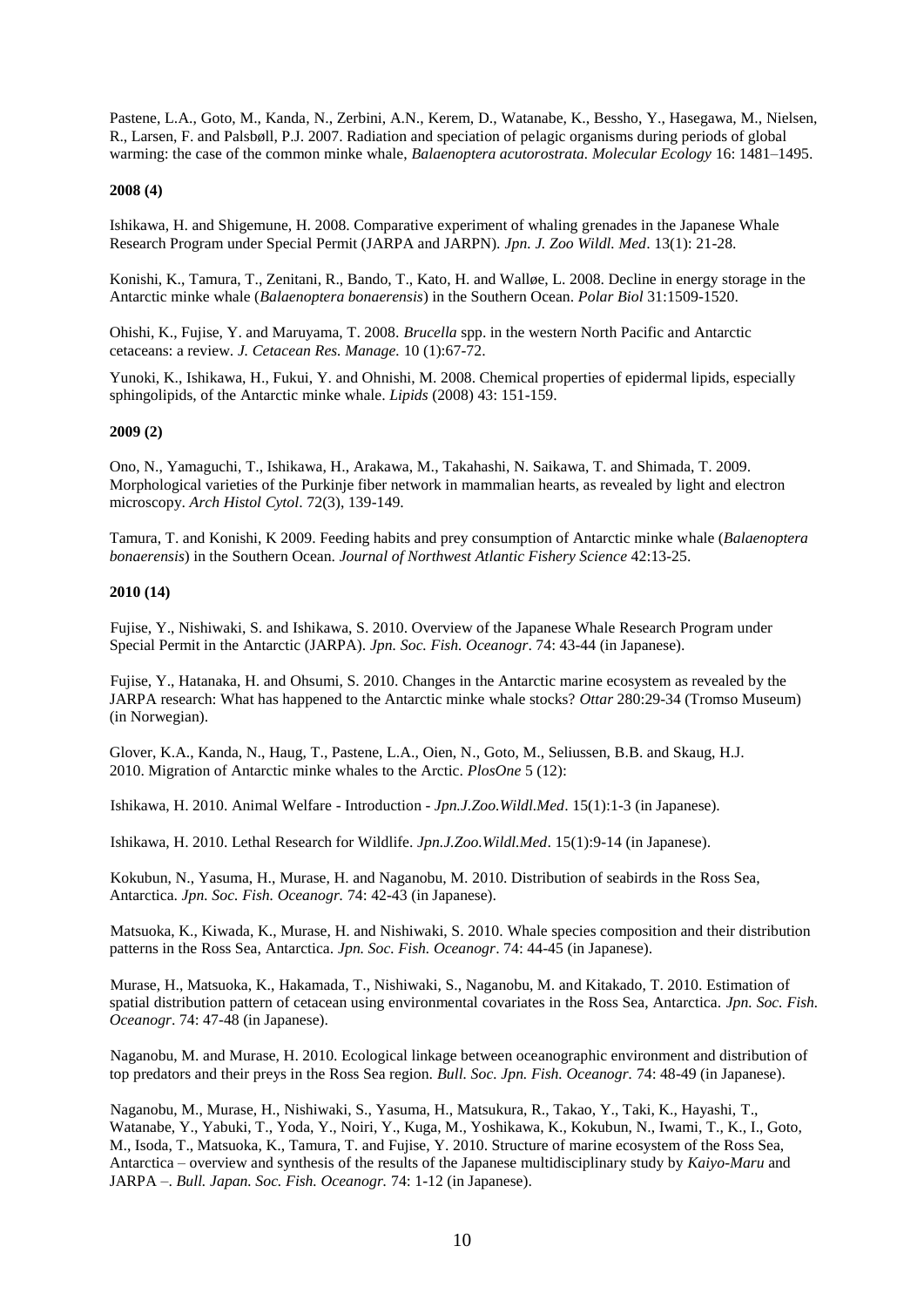Naganobu, M., Nishiwaki, S., Nagai, N. and Tohyama, D. 2010. Multidisciplinary ecological survey by the R/V *Kaiyo Maru* and JARPA in the Ross Sea, Antarctica. *Jpn. Soc. Fish. Oceanogr*.74: 34-35 (in Japanese).

 Pastene, L. A., Acevedo, J., Goto, M., Zerbini, A. N., Acuna, P. and Aguayo-Lobo, A. 2010. Population structure and possible migratory links of common minke whales, *Balaenoptera acutorostrata*, in the Southern Hemisphere. *Conservation Genetics* 11(4):1553-1558.

 Tamura, T., Konishi, K., Nishiwaki, S., Taki, K., Hayashi, T. and Naganobu, M. 2010. Feeding ecology of the Antarctic minke whales in the Ross Sea, Antarctica. *Jpn. Soc. Fish. Oceanogr.* 74: 46-47 (in Japanese).

 Yabuki, T., Noiri,Y., Murase, H., Kiwada, H., Matsuoka, K. and Naganobu, M. 2010. Physical and chemical study of hydrographic feature based on the R/V *Kaiyo Maru* cruise and JARPA in the Ross Sea, Antarctica. *Jpn. Soc. Fish. Oceanogr*. 74: 35-36 (in Japanese).

## **2011 (1)**

Matsuoka, K., Hakamada, T., Kiwada, H., Murase, H. and Nishiwaki, S. 2011. Abundance estimates and trends for humpback whales (*Megaptera novaeangliae*) in Antarctic Areas IV and V based on JARPA sighting data. *J. Cetacean Res. Manage*. (Special Issue) 3, 75-94.

## **2012 (1)**

Sremba, A.L., Hancock-Hanser, B., Branch, T.A., LeDuc, R.L. and Baker, C.S. 2012. Circumpolar diversity and geographic differentiation of mtDNA in the critically endangered Antarctic blue whale (*Balaenoptera musculus intermedia*). *Plos One* 7 (3).

## **2013 (6)**

Glover, K.A., Kanda, N., Haug, T., Pastene, L.A., Øien, N., Seliussen, B.B., Sørvik, A.G.E. and Skaug, H.J. 2013. Hybrids between common and Antarctic minke whales are fertile and can back-cross. *BMC Genetics* 14: 25.

Hakamada, T., Matsuoka, K., Nishiwaki, S. and Kitakado, T. 2013. Abundance estimates and trends for Antarctic minke whales (*Balaenoptera bonaerensis*) in Antarctic Areas IV and V for the period 1989/90-2004/05. *J. Cetacean Res. Manage*. 13 (2): 123-151.

Kitakado, T., Lockyer, C. and Punt, A.E. 2013. A statistical model for quantifying age-reading errors and its application to the Antarctic minke whales. *J. Cetacean Res. Manage.* 13(3):181-190.

Murase, H., Kitakado, T., Hakamada, T., Matsuoka, K., Nishiwaki, S. and Naganobu, M. 2013. Spatial distribution of Antarctic minke whales (*Balaenoptera bonaerensis*) in relation to spatial distributions of krill in the Ross Sea, Antarctica. *Fisheries Oceanography* 22 (3): 154-173.

Sasaki, M., Amano, Y., Hayakawa, D., Tsubota, T., Ishikawa, H., Mogoe, T., Ohsumi, S., Tetsuka, M., Miyamoto, A., Fukui, Y., Budipitojo, T. and Kitamura, N. 2013. Structure and steroidogenesis of the placenta in the Antarctic minke whale (*Balaenoptera bonaerensis*). *Journal of Reproduction and Development* 59(2): 159- 167.

Shibata, Y., Matsuishi, T., Murase, H., Matsuoka, K., Hakamada, T., Kitakado, T. and Matsuda, H. 2013. Effects of stratification and misspecification of covariates on species distribution models for abundance estimation from virtual line transect survey data. *Fisheries Science* 79(4): 559-568.

#### **2014 (3)**

Konishi, K., Hakamada, T., Kiwada, H., Kitakado, T. and Walløe, L. 2014. Decrease in stomach contents in the Antarctic minke whale (*Balaenoptera bonaerensis*) in the Southern Ocean. *Polar Biology* 37: 205-215.

Punt, A.E. 2014. A summary history of the application of statistical catch-at-age analysis (SCAA) to Antarctic minke whales. *J. Cetacean Res. Manage*. 14:81-92.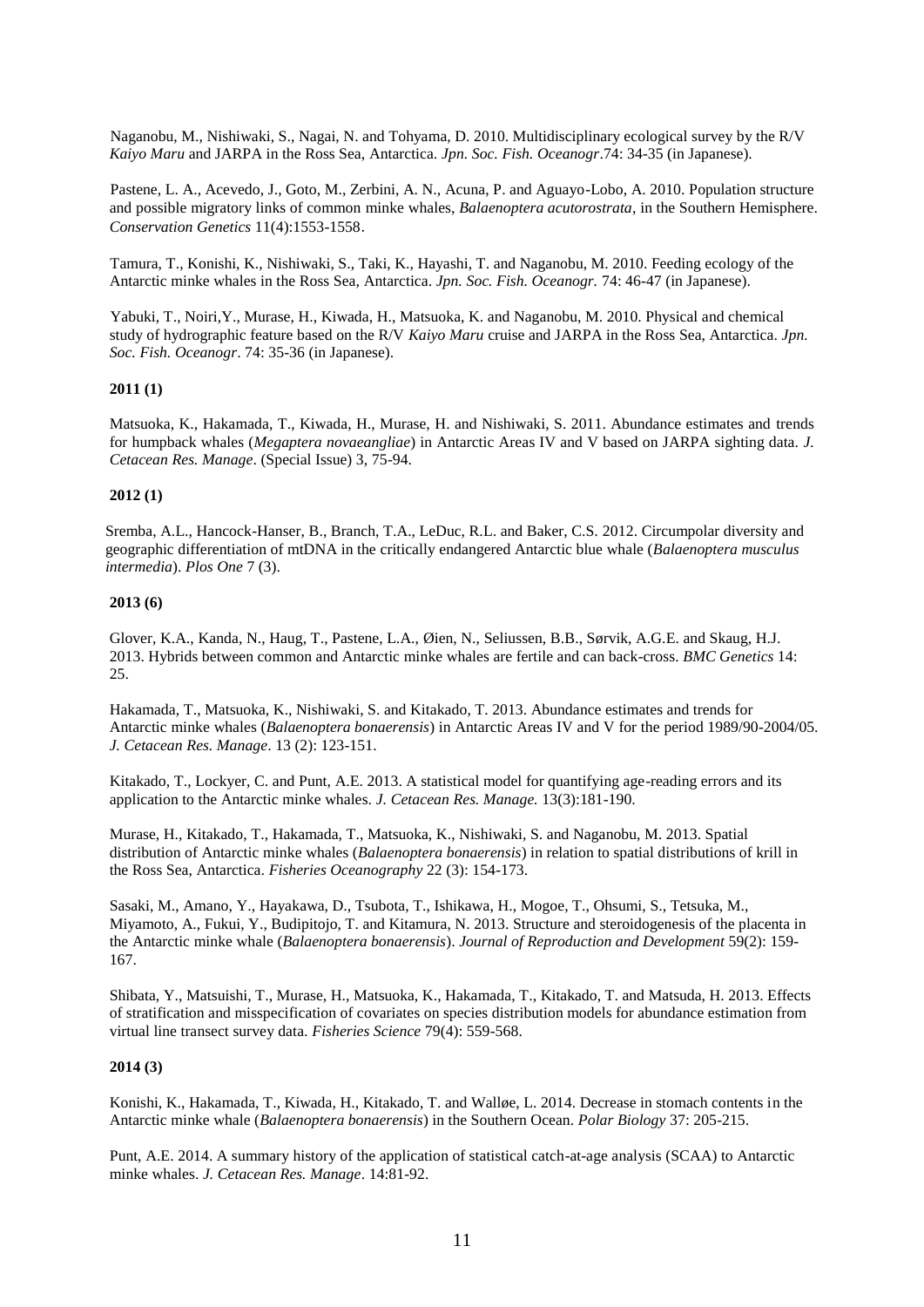Punt, A.E., Hakamada, T., Bando, T. and Kitakado, T. 2014. Assessment of Antarctic minke whales using statistical catch-at-age analysis (SCAA). *J. Cetacean Res. Manage*. 14:93-116.

#### **2015 (2)**

Konishi, K. and Walloe, L. 2015. Substantial decline in energy storage and stomach fullness in Antarctic minke whales (*Balaenoptera bonaerensis*) during the 1990's. *J. Cetacean Res. Manage*. 15:77-92.

Yasunaga, G., Fujise, Y., Zenitani, R., Tanabe, S. and Kato, H. 2015. Spatial and temporal variation of PCBs and organochlorine pesticides in the Antarctic minke whales, *Balaenoptera bonaerensis,* in the period 1987- 2005. *Chemosphere* 126: 11-17.

#### **2016 (2)**

Pastene, L.A. and Goto, M. 2016. Genetic characterization and population genetic structure of the Antarctic minke whale *Balaenoptera bonaerensis* in the Indo-Pacific region of the Southern Ocean. *Fish. Sci.* 82: 873-886.

[Wada, N.](https://www.ncbi.nlm.nih.gov/pubmed/?term=Wada%20N%5BAuthor%5D&cauthor=true&cauthor_uid=27672559)[, Yamanaka, S.](https://www.ncbi.nlm.nih.gov/pubmed/?term=Yamanaka%20S%5BAuthor%5D&cauthor=true&cauthor_uid=27672559), [Shibato, J.](https://www.ncbi.nlm.nih.gov/pubmed/?term=Shibato%20J%5BAuthor%5D&cauthor=true&cauthor_uid=27672559)[, Rakwal, R.,](https://www.ncbi.nlm.nih.gov/pubmed/?term=Rakwal%20R%5BAuthor%5D&cauthor=true&cauthor_uid=27672559) [Hirako, S.,](https://www.ncbi.nlm.nih.gov/pubmed/?term=Hirako%20S%5BAuthor%5D&cauthor=true&cauthor_uid=27672559) [Iizuka, Y.](https://www.ncbi.nlm.nih.gov/pubmed/?term=Iizuka%20Y%5BAuthor%5D&cauthor=true&cauthor_uid=27672559)[, Kim, H.](https://www.ncbi.nlm.nih.gov/pubmed/?term=Kim%20H%5BAuthor%5D&cauthor=true&cauthor_uid=27672559), [Matsumoto, A.](https://www.ncbi.nlm.nih.gov/pubmed/?term=Matsumoto%20A%5BAuthor%5D&cauthor=true&cauthor_uid=27672559), [Kimura, A.](https://www.ncbi.nlm.nih.gov/pubmed/?term=Kimura%20A%5BAuthor%5D&cauthor=true&cauthor_uid=27672559), [Takenoya, F.](https://www.ncbi.nlm.nih.gov/pubmed/?term=Takenoya%20F%5BAuthor%5D&cauthor=true&cauthor_uid=27672559), [Yasunaga, G.](https://www.ncbi.nlm.nih.gov/pubmed/?term=Yasunaga%20G%5BAuthor%5D&cauthor=true&cauthor_uid=27672559) an[d Shioda, S.](https://www.ncbi.nlm.nih.gov/pubmed/?term=Shioda%20S%5BAuthor%5D&cauthor=true&cauthor_uid=27672559) 2016. Behavioral and omics analyses study on potential involvement of dipeptide balenine through supplementation in diet of senescence-accelerated mouse prone 8. *Genom. Data*  10: 38-50.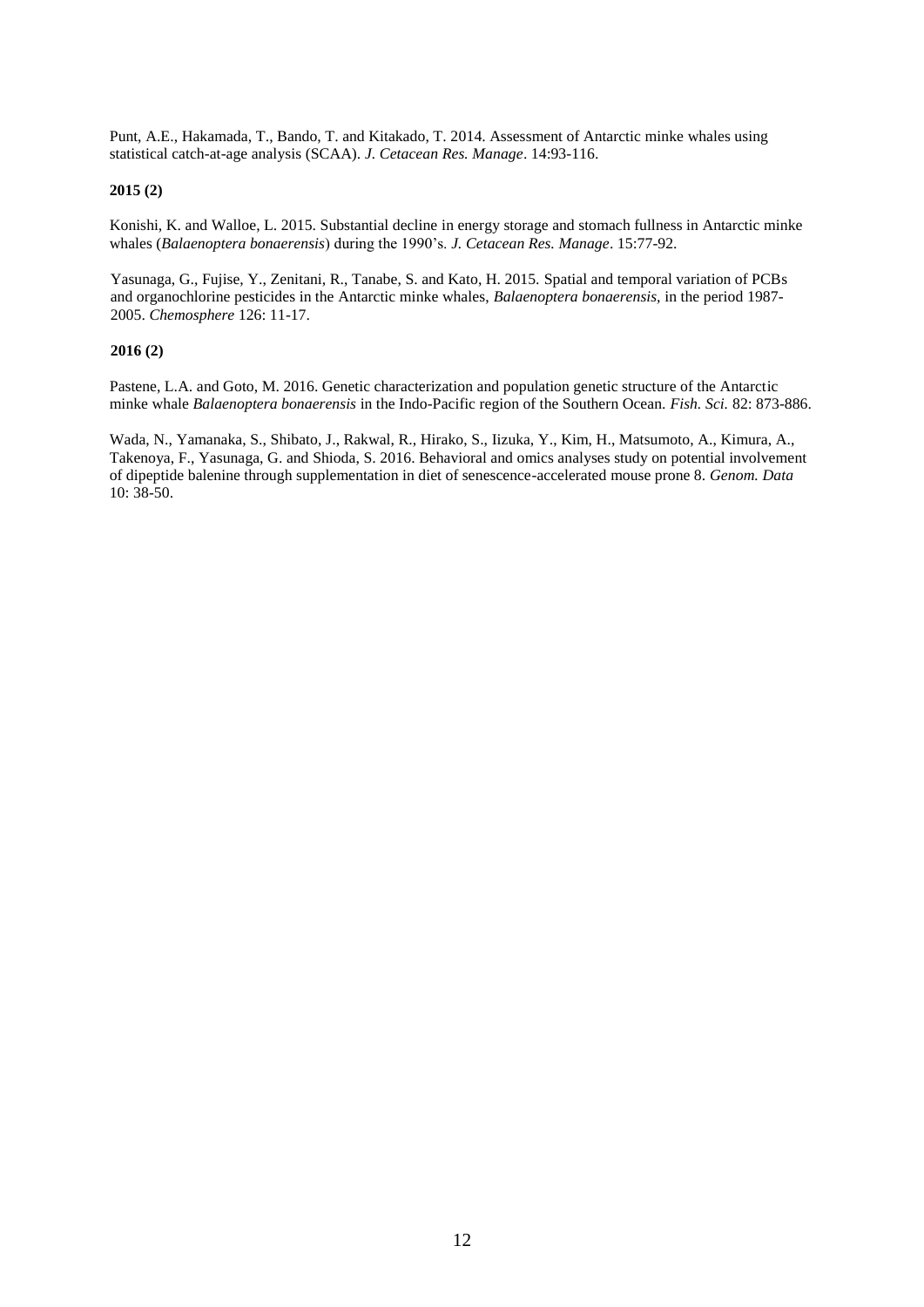## **Publications based on JARPN/JARPNII surveys**

## **1996 (3)**

Butterworth, D.S., Geromont H.F. and Wada S. 1996. Further analysis of allele frequency data to provide estimates of the extent of mixing between the various North Pacific minke whale stocks, and their implications for the status of the "O"stock. *Rep. int. Whal. Commn* 46: 443-451.

Kuramochi, T., Machida, M., Araki, J., Uchida, A., Kishiro, T. and Nagasawa, K. 1996. Minke whales (*Balaenoptera acutorostrata*) are one of the major final hosts of *Anisakis simplex* (Nematoda: Anisakidae) in the Northwestern North Pacific Ocean. *Rep. int. Whal. Commn* 46: 415-419.

Miyashita, T. and Fujise, Y. 1996. Abundance estimate of the western North Pacific minke whale in sub-area 9 with notes on the results of dedicated surveys. *Rep. int. Whal. Commn* 47: 543-551.

#### **1997 (6)**

Aono, S., Tanabe, S., Fujise, Y., Kato, H. and Tatsukawa, R. 1997. Persistent organochlorines in minke whale (*Balaenoptera acutorostrata*) and their prey species from the Antarctic and the North Pacific. *Environmental Pollution* 98: 81-89.

Araki, J., Kuramochi, T., Machida, M., Nagasawa, K., and Uchida, A. 1997. A note on the parasite fauna of the western North Pacific minke whale (*Balaenoptera acutorostrata*). *Rep. int. Whal. Commn* 47: 565-567.

Goto, M. and Pastene, L.A. 1997. Population structure of western North Pacific minke whale based on an RFLP analysis of mtDNA control region. *Rep. int. Whal. Commn* 47: 531-537.

Hatanaka, H. and Miyashita, T. 1997. On the feeding migration of the Okhotsk Sea-West Pacific stock of minke whales, estimates based on length composition data. *Rep. int. Whal. Commn* 47: 557-564.

Hatanaka, H. 1997. A short review of hypotheses on minke whale stock structure in the Northwestern part of the North Pacific. *Rep. int. Whal. Commn* 47: 553-555.

Pastene, L.A., Goto, M., Itoh, S., Wada, S. and Kato, H. 1997. Intra- and inter-oceanic patterns of mitochondrial DNA variation in the Bryde's whale, *Balaenoptera edeni*. *Rep. int. Whal. Commn* 47: 569-574.

#### **1998 (4)**

Lindstrøm, U., Fujise, Y., Haug, T. and Tamura, T. 1998. Feeding habits of western North Pacific minke whales, *Balaenoptera acutorostrata*, as observed in July-September 1996. *Rep. int. Whal. Commn* 48:463-469.

Pastene, L.A., Goto, M. and Kishino, H. 1998. An estimate of mixing proportion of 'J' and 'O' stocks minke whales in sub-area 11 based on mitochondrial DNA haplotype data. *Rep. int. Whal. Commn* 48: 471-474.

Tamura, T., Fujise, Y. and Shimazaki, K. 1998. Diet of minke whales *Balaenoptera acutorostrata* in the Northwestern part of the North Pacific in summer 1994 and 1995. *Fisheries Science* 64(1): 71-76.

Uchida, A., Kawakami, Y., Yuzu, S., Kishikawa, S., Kuramochi, T., Araki, J., Machida, M. and Nagasawa, K. 1998. Prevalence of parasites and histopathology of parasitisation in minke whales (*Balaenoptera acutorostrata*) from the western North Pacific Ocean and Southern Sea of Okhotsk. *Rep. int. Whal. Commn* 48: 475-479.

## **1999 (2)**

Le, T.H.L., Takahashi, S., Saeki, K., Nakatani, N., Tanabe, S., Miyazaki, N. and Fujise, Y. 1999. High percentage of butyltin residues in total tin in the livers of cetaceans from Japanese coastal waters. *Environmental Science & Technology* 33(11): 1781-1786.

Martinez, I. and Pastene, L.A. 1999. RAPD-typing of central and eastern North Atlantic and western North Pacific minke whales, *Balaenoptera acutorostrata*. *ICES Journal of Marine Science* 56:640-651.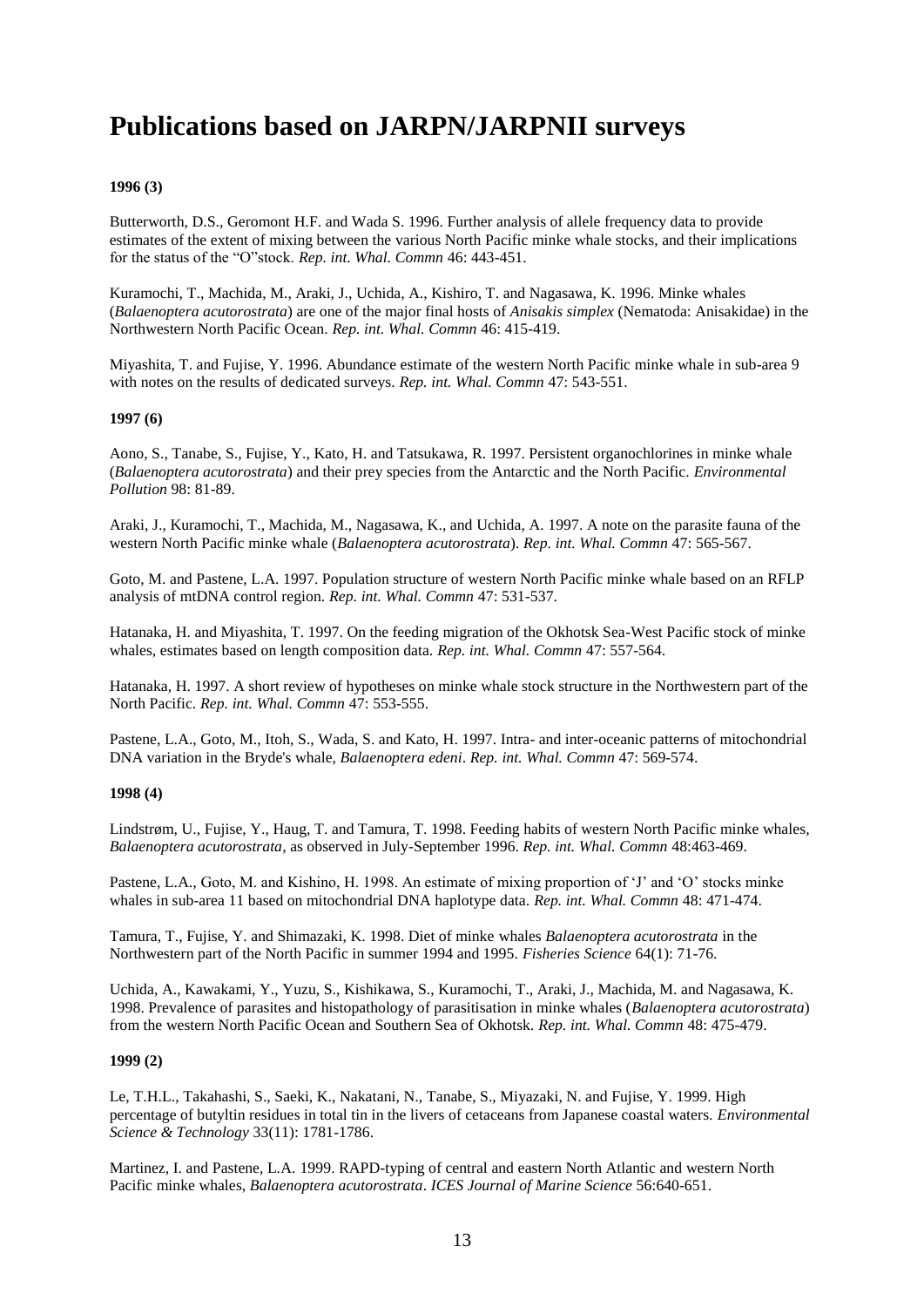## **2000 (2)**

Punt, A.E., Butterworth, D.S. and Wada, S. 2000. On the use of allele frequency data within a Bayesian framework: evaluation of relative probabilities of alternative stock structure hypotheses for North Pacific minke whales. *J. Cetacean Res. Manage.* 2(2): 151-158.

Uchida, A. and Araki, J. 2000. The ectoparasites and endoparasites in the minke whale, *Balaenoptera acutorostrata* from the western North Pacific Ocean. *J. Jpn. Vet. Med. Assoc*. 53(2): 85-88 (in Japanese).

#### **2001 (1)**

Okamura, H., Matsuoka, K., Hakamada, T., Okazaki, M. and Miyashita, T. 2001. Spatial and temporal structure of the western North Pacific minke whale distribution inferred from JARPN sightings data. *J. Cetacean Res. Manage*. 3(2): 193-200.

## **2002 (5)**

Abe, H. and Goto, M. 2002. The application of microsatellite DNA for determining population structure of minke whale. pp. 109-113. *In*: Nishimura, A. ed. *Technical Reports of the Hokkaido National Fisheries Research Institute No.5.* pp.113. Hokkaido National Fisheries Research Institute, Hokkaido.

Cui, G., Punt, A. E., Pastene, L. A., and Goto, M. 2002. Bayes and Empirical Bayes approaches to addressing stock structure questions using mtDNA data, with an illustrative application to North Pacific minke whales. *J. Cetacean Res. Manage*. 4(2): 123-134.

Ohsumi, S. and Tamura, T. 2002. Dietary studies on baleen whales in the North Pacific. *Fisheries Science* 68 (Supp. I): 260-263.

Pastene, L.A., Goto, M. and Kanda, N. 2002. The utility of DNA analysis for the management and conservation of large whales. *Fisheries Science* 68 (Supp. I): 286-289.

Tamura T. and Fujise Y. 2002. Geographical and seasonal changes of the prey species of minke whale in the Northwestern Pacific. *ICES Journal of Marine Science* 59(3): 516-528.

#### **2003 (4)**

Hayashi, K., Nishida, S., Yoshida, H., Goto, M., Pastene, L.A. and Koike, H. 2003. Sequence variation of the *DQB* allele in the cetacean MHC. *Mammal Study* 28: 89-96.

Nishida, S., Pastene, L.A., Goto, M. and Kanda, N. 2003. *SRY* gene structure and phylogeny in the cetacean species. *Mammal Study* 28: 57-66.

Nishida, S., Hayashi, K., Pastene, L.A., Goto, M., Kanda, N. and Koike, H. 2003. Polymorphic analysis of cetacean MHC - A case study on the minke whales -. *Mammalian Science* 3: 75-78 (in Japanese).

Ohishi, K., Zenitani, R., Bando, T., Goto, Y., Uchida, K., Maruyama, T., Yamamoto, S., Miyazaki, N. and Fujise, Y. 2003. Pathological and serological evidence of Brucella-infection in baleen whales (Mysticeti) in the western North Pacific. *Comparative Immunology Microbiology & Infectious Diseases* 26: 125-136.

#### **2004 (5)**

Kim, E.Y., Iwata, H., Fujise, Y. and Tanabe, S. 2004. Searching for novel CYP members using cDNA library from a minke whale liver. *Mar. Environ. Res.* 58: 495-498.

Ohishi. K., Takishita, K., Kawato, M., Zenitani, R., Bando, T., Fujise, Y., Goto, Y., Yamamoto, S. and Maruyama, T. 2004. Molecular evidence of new variant *Brucella* in North Pacific common minke whales. *Microbes and Infection* 6: 1199-1204.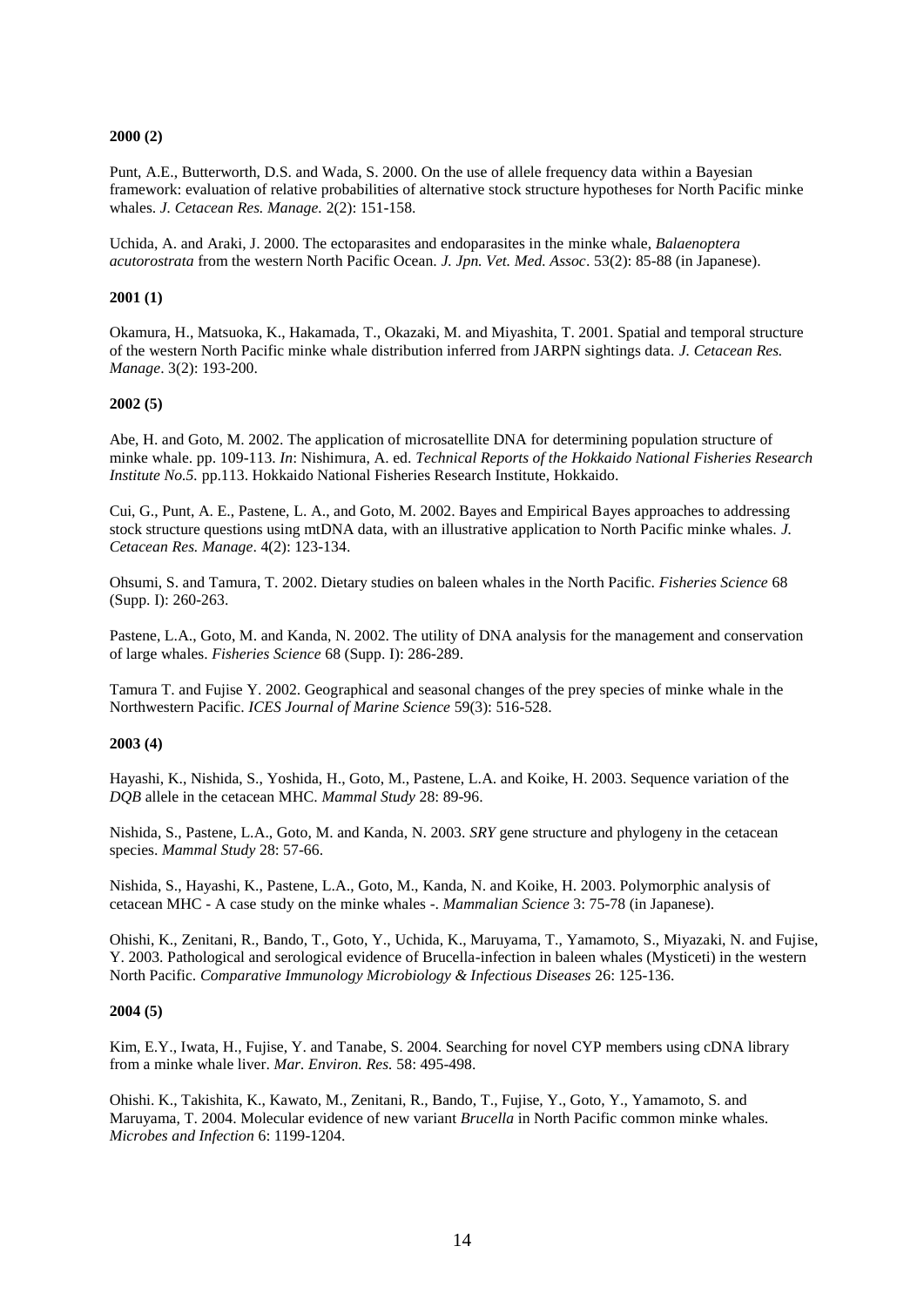Ohishi, K., Takishita, K., Kawato, M., Maruyama, T., Zenitani, R., Bando, T., Fujise, Y., Goto, Y. and Yamamoto, S. 2004. Molecular characterization of *Brucella* from North Pacific common minke whale. *Oceans'04*: 499-504.

Watanabe, H., Mogoe, T., Asada, M., Hayashi, K., Fujise, Y., Ishikawa, H., Ohsumi, S., Miyamoto, A. and Fukui, Y. 2004. Relationship between serum sex hormone concentrations and histology of seminiferous tubules of captured baleen whales in the western North Pacific during the feeding season. *Journal of Reproduction and Development* 50(4): 419-427.

Zharikov, K., Fujise, Y., Tamura, T., Kiwada, H., Bando, T., Konishi, K. and Isoda, T. 2004. Distribution and feeding of large cetaceans based on the data of JARPN II - 2003 May, 17-July, 9. *Marine Mammals of the Holarctic* 2004: 207-210.

## **2005 (6)**

Birukawa, N., Ando, H., Goto, M., Kanda, N., Pastene, L.A., Nakatsuji, H., Hata, H. and Urano, A. 2005. Plasma and urine levels of electrolytes, urea and steroid hormones involved in osmoregulation of cetaceans. *Zoological Science* 22: 1245–1257.

Kanda, N., Goto, M. and Pastene, L. A. 2005. Genetic characteristics of western North Pacific sei whales, *Balaenoptera borealis*, as revealed by microsatellites. *Marine Biotechnology* 8: 86-93.

Nikaido, M., Sasaki, T., Makino, H., Goto, M., Kanda, N., Pastene, L.A. and Okada, N. 2005. Phylogenetic reconstruction of baleen whales and detection of their past extensive radiation event by the SINE insertion analysis. *Fossils* 77: 22-28 (in Japanese).

Niimi, S., Watanabe, M.X., Kim, E.Y., Iwata, H., Yasunaga, G., Fujise, Y. and Tanabe, S. 2005. Molecular cloning and mRNA expression of cytochrome P4501A1 and 1A2 in the liver of common minke whales (*Balaenoptera acutorostrata*). *Marine Pollution Bulletin* 51(2005): 784-793.

Ohishi, K., Takishita, K., Kawato, M., Zenitani, R., Bando, T., Fujise, Y., Goto, Y., Yamamoto, S. and Maruyama, T. 2005. Chimeric structure of *omp2* of *Brucella* from North Pacific common minke whales (*Balaenoptera acutorostrata*). *Microbiol. Immunol*. 49(8): 789-793.

Sasaki, T., Nikaido, M., Hamilton, H., Goto, M., Kato, H., Kanda, N., Pastene, L.A., Cao, Y., Fordyce, R.E., Hasegawa, M. and Okada, N. 2005. Mitochondrial phylogenetics and evolution of mysticete whales. *Systematic Biology* 54(1): 77-90.

#### **2006 (4)**

Iwanami, K., Mita, H., Yamamoto, Y., Fujise, Y., Yamada, T. and Suzuki, T. 2006. cDNA-derived amino acid sequences of myoglobins from nine species of whales and dolphins. *Comp. Biochem. Physiol. Part B Biochem. Mol. Biol*. 45:249-56.

Mitani, Y., Bando., T., Takai., N. and Sakamoto, W. 2006. Patterns of stable carbon and nitrogen isotopes in the baleens of common minke whale *Balaenoptera acutorostrata* from the western North Pacific. *Fisheries Science* 72(1): 69-76.

Nikaido, M., Hamilton, H., Makino, H., Sasaki, T., Takahashi, K., Goto, M., Kanda, N., Pastene, L.A. and Okada, N. 2006. Baleen whale phylogeny and a past extensive radiation event revealed by SINE insertion analysis. *Molecular Biology and Evolution* 23(5): 866-873.

Ohishi, K., Maruyama, T., Ninomiya, A., Kida, H., Zenitani, R., Bando, T., Fujise, Y., Nakamatsu, K., Miyazaki, N. and Boltunov, A. N. 2006. Serologic investigation of influenza a virus infection in cetaceans from the western North Pacific and the Southern Oceans. *Marine Mammal Science* 22(1): 214-221.

## **2007 (11)**

Fukui, Y., Iwayama, H., Matsuoka, T., Nagai, H., Koma, N., Mogoe, T., Ishikawa, H., Fujise, Y., Hirabayashi, M., Hochi, S., Kato, H. and Ohsumi, S. 2007. Attempt at intracytoplasmic sperm injection of *in vitro* matured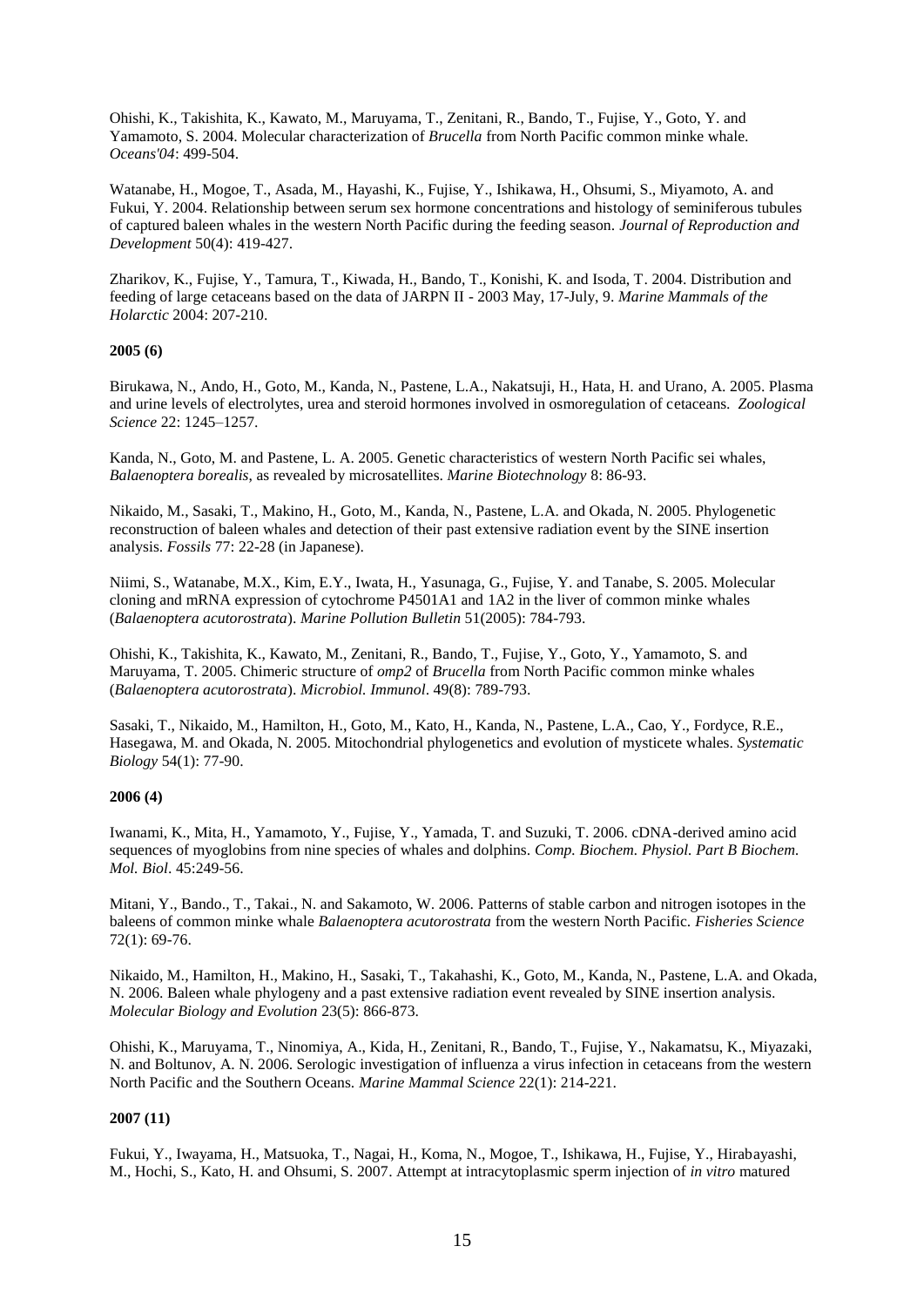oocytes in common minke whales (*Balaenoptera acutorostrata*) captured during the Kushiro coast survey. *Journal of Reproduction and Development*. 53(4): 945-952.

Kanda, N., Goto, M., Kato, H., McPhee, M.V. and Pastene, L.A. 2007. Population genetic structure of Bryde's whales (*Balaenoptera brydei*) at the inter-oceanic and trans-equatorial levels. *Conservation Genetics* 8(4): 853- 864.

Konishi, K. and Tamura, T. 2007. Occurrence of the minimal armhook squids *Berryteuthis anonychus* (Cephalopoda: Gonatidae) in the stomachs of common minke whales *Balaenoptera acutorostrata* in the western North Pacific. *Fisheries Science* 73: 1208-1210.

Murase, H., Tamura, T., Kiwada, H., Fujise, Y., Watanabe, H., Ohizumi, H., Yonezaki, S., Okamura, H. and Kawahara, S. 2007. Prey selection of common minke (*Balaenoptera acutorostrata*) and Bryde's (*Balaenoptera edeni*) whales in the western North Pacific in 2000 and 2001. *Fish. Oceanogr.* 16(2): 186-201.

Niimi, S., Kim, E.Y., Iwata, H., Watanabe, M.X., Yasunaga, G., Fujise, Y. and Tanabe, S. 2007. Identification and hepatic expression profiles of cytochrome P450 1-4 isozymes in common minke whales (*Balaenoptera acutorostrata*). *Comp. Biochem. Physiol. Part B* 147 (2007): 667-681.

Nishida, S., Goto, M., Pastene, L.A., Kanda, N. and Koike, H. 2007. Phylogenetic relationships among cetaceans revealed by Y-chromosome sequences.*Zoological Science* 24(7): 723-732.

Onbe, K. Nishida, S., Sone, E., Kanda, N., Goto, M., Pastene, L.A., Tanabe, S. and Koike, H. 2007. Sequence variation in the Tbx4 Gene in marine mammals.*Zoological Science* 24(5): 449-464.

Pastene, L.A., Goto, M., Kanda, N., Zerbini, A.N., Kerem, D., Watanabe, K., Bessho, Y., Hasegawa, M., Nielsen, R., Larsen, F. and Palsbøll, P.J. 2007. Radiation and speciation of pelagic organisms during periods of global warming: the case of the common minke whale, *Balaenoptera acutorostrata*. *Molecular Ecology* 16: 1481–1495.

Urashima, T., Kobayashi, M., Asakuma, S., Uemura, Y., Arai, I., Fukuda, K., Saito, T., Mogoe, T., Ishikawa, H., Fukui, Y. 2007. Chemical characterization of the oligosaccharides in Bryde's whale (*Balaenoptera edeni*) and Sei whale (*Balaenoptera borealis*) milk. *Comparative Biochemistry and Physiology*, Part B 146: 153–159.

Watanabe, H., Tateno, H., Kusakabe, H., Kamiguchi, Y., Fujise, Y., Ishikawa, H., Ohsumi, S. and Fukui, Y. 2007. Fertilizability and chromosomal integrity of frozen-thawed Bryde's whale (*Balaenoptera edeni*) spermatozoa intracytoplasmically injected into mouse oocytes. *Reproduction, Fertility and Development* 19 (1): 306.

Watanabe, H., Tateno, H., Kusakabe, H., Matsuoka, T., Kamiguchi, Y., Fujise, Y., Ishikawa, H., Ohsumi, S. and Fukui, Y. 2007. Fertilizability and chromosomal integrity of frozen-thawed Bryde's whale (*Balaenoptera edeni*) spermatozoa intracytoplasmically injected into mouse oocytes. *Zygote* 15: 9-14.

## **2008 (4)**

Bhuiyan, M.M.U., Suzuki, Y., Watanabe, H., Hirayama, H., Matsuoka, K., Fujise, Y., Ishikawa, H., Ohsumi, S. and Fukui, Y. 2008. Attempts at in vitro fertilization and culture of in vitro matured oocytes in sei *(Balaenoptera borealis*) and Bryde's (*B. edeni*) whales. *Zygote* 16: DOI 10.1017/ S0967199408004887.

Birukawa, N., Ando, H., Goto, M., Kanda, N., Pastene, L.A. and Urano, A. 2008. Molecular cloning of urea transporters from the kidneys of baleen and toothed whales. *Comp. Biochem. Physiol*. Part B 149 (2008): 227- 235.

Ishikawa, H. and Shigemune, H. 2008. Comparative experiment of whaling grenades in the Japanese Whale Research Program under Special Permit (JARPA and JARPN). *Jpn. J. Zoo Wildl. Med*. 13(1): 21- 28.

Ohishi, K., Fujise, Y. and Maruyama, T. 2008. *Brucella* spp. in the western North Pacific and Antarctic cetaceans: a review. *J. Cetacean Res. Manage.* 10(1):67-72.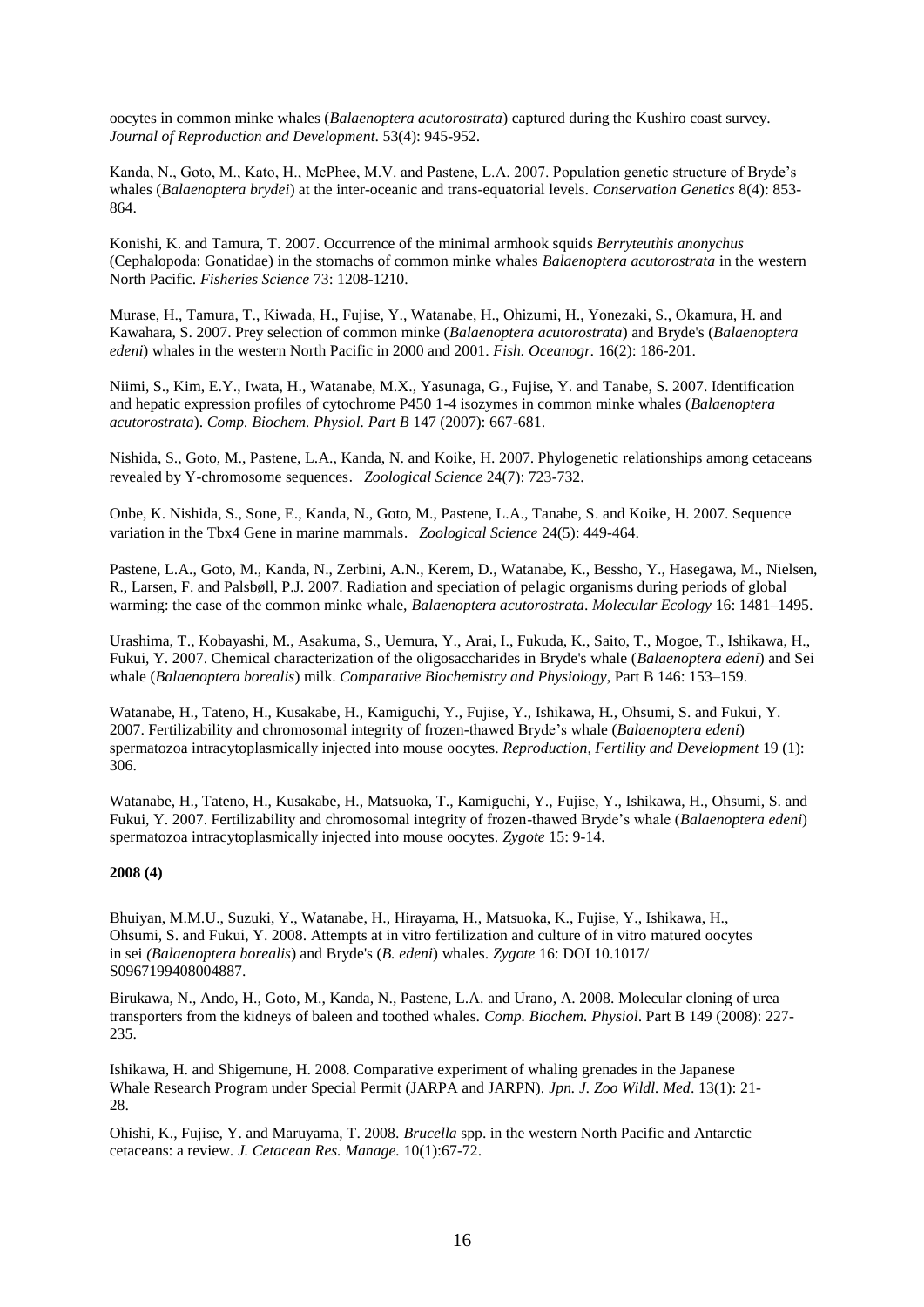## **2009 (8)**

Fujita, H., Honda, K., Hamada, N., Yasunaga, G and Fujise, Y. 2009. Validation of high-throughput measurement system with microwave-assisted extraction, fully automated sample preparation device, and gas chromatography-electron capture detector for determination of polychlorinated biphenyls in whale blubber. *Chemosphere* 74:1069-1078.

Hiwasa, M., Suzuki, Y., Watanabe, H., Bhuiyan, M.M.U., Matsuoka, K., Fujise, Y., Ishikawa, H., Ohsumi, S., and Fukui, Y. 2009. Effects of semen extenders and storage temperatures on characteristics of frozen-thawed Bryde's (*Balaenoptera edeni*) whale spermatozoa. *J. Reprod. Dev.* 55. 599-606.

Konishi, K., Tamura T., Isoda, T. Okamoto, R., Hakamada, T., Kiwada, H. and Matsuoka, K. 2009. Feeding strategies and prey consumption of three baleen whale species within the Kushiro-Current Extension. *Journal of Northwest Atlantic Fishery Science* 42: 27-40.

Lee, E., Bhuiyan, M.M.U., Watanabe, H., Matsuoka, K., Fujise, Y., Ishikawa, H. and Fukui. Y. 2009. Production of cloned sei whale (*Balaenoptera borealis*) embryos by interspecies somatic cell nuclear transfer using enucleated pig oocytes. *J. Vet. Sci.*10 (4): 285-292.

Matsukura, R., Yasuma, H., Murase, H., Yonezaki, S., Funamoto, T., Honda, S. and Miyashita, K. 2009. Measurements of density contrast and sound-speed contrast for target strength estimation of Neocalanus copepods (*Neocalanus cristatus*) in the North Pacific Ocean. *Fish. Sci.* 75: 1377-1387.

Murase, H., Ichihara, M., Yasuma, H., Watanabe, H., Yonezaki, S., Nagashima, H., Kawahara, S. and Miyashita, T. 2009. Acoustic characterization of biological backscatterings in the Kuroshio-Oyashio inter-frontal zone and subarctic waters of the western North Pacific in spring. *Fisheries Oceanography*. 18(6): 386-401.

Murase, H., Nagashima, H., Yonezaki, S., Matsukura, R. And Kitakado, T. 2009. Application of a generalized additive model (GAM) to reveal relationships between environmental factors and distributions of pelagic fish and krill: a case study in Sendai Bay, Japan. *ICES Journal of Marine Science*. 66(6): 1417-1424.

Tsuki, K., Sato, A., Kaneko, H., Yasunaga, G., Fujise, Y. and Nomata, H. 2009. Comparison of physiologically significant imidazole dipeptides in cetaceans sampled in Japanese whale research (short paper). *Sci. Rep. Hokkaido Fish. Exp. Stn*. 74:25-28.

## **2010 (7)**

Bhuiyan, M.M.U., Suzuki, Y., Watanabe, H., Lee, E., Hirayama, H., Matsuoka, K., Fujise, Y., Ishikawa, H., Ohsumi, S. and Fukui, Y. 2010. Production of sei whale (*Balaenoptera borealis)* cloned embryos by inter- and intra-species somatic cell nuclear transfer. *J. Reprod. Dev.* 56: 131-139.

Funakasa, N., Yoshioka, M. and Fujise, Y. 2010. Features of the Ocular Harderian Gland in three Balaenopterid species based on anatomical, histological and histochemical observations. *Mammal Study* 35(1):9-15.

Ogawa, G., Ishida, M., Kato, H., Fujise, H. And Urano, N. 2010. Identification of facultative anaerobic bacteria isolated from the intestine of the minke whale *Balaenoptera acutorostrata* by 16S rRNA sequencing analysis. *Fish Sci* 76:177-181.

Pastene, L.A., Fujise, Y. and Hatanaka, H. 2010. JARPNII: a challenging multidiscipline research program focused on whales in the western North Pacific. *Ottar* 280:23-28 (Tromso Museum) (in Norwegian).

Shishido, R., Ohishi, K., Suzuki, R., Takishita, K., Ohtsu, D., Okutsu, K., Tokutake, K., Katsumata, E., Bando, T., Fujise, Y., Murayama, T. and Maruyama, T. 2010.Cetacean Toll-like receptor 4 and myeloid differentiation factor 2, and possible cetacean-specific responses against Gram-negative bacteria.*Comparative Immunology, Microbiology and Infectious Diseases* 33(6): 89-98.

Suzuki, Y., Umatani, M., Bhuiyan, M.M.U., Watanabe, H., Mogoe, T., Matsuoka, K., Fujise, Y., Ishikawa, H., Ohsumi, S., Sasaki, M. and Fukui, Y. 2010. Effects of equilibration steps, type of sugars and addition of whale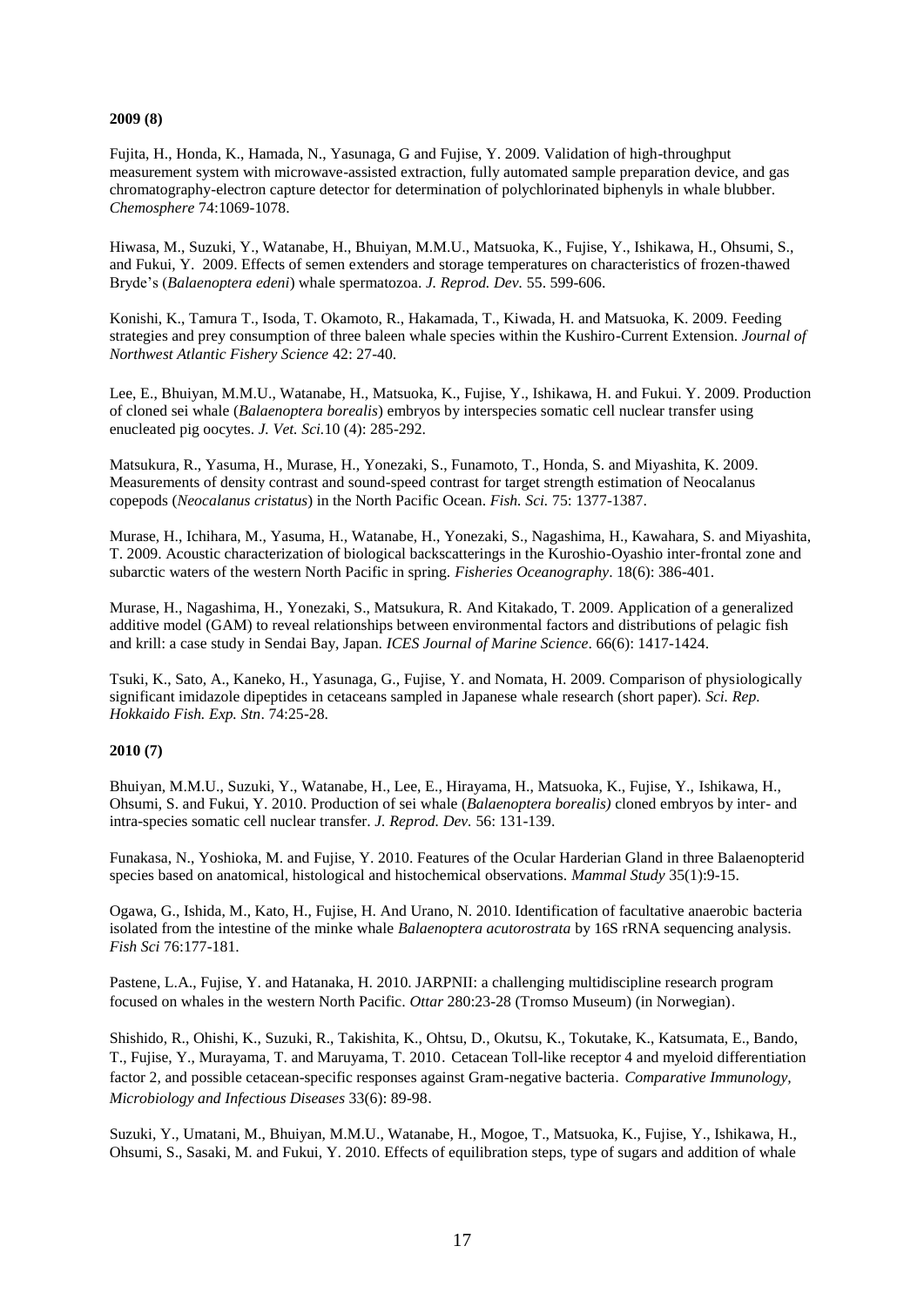follicular fluid on viability and in vitro maturation of vitrified whale oocytes.*Japanese Journal of Zoo and Wildlife Medicine* 15(2):65-72.

Tojo, N., Matsukura, R., Yasuma, H., Yonezaki, S., Watanabe, H., Kawahara, S., Murase, H., and Miyashita, K. 2010.Spatial analysis of isada krill (*Euphausia pacifica*) distribution in frontal environments in the North Pacific Ocean. *GIS/spatial analyses in fisheries and aquatic science*. 4. International Fishery GIS Society: 115-138.

## **2011 (20)**

Hakamada, T. and Matsuoka, K. 2011. Abundance estimate for common minke, Bryde's and sei whales in the offshore region of the western North Pacific. *Bull. Jpn. Soc. Fish.Oceanogr.* 75(3): 173-174 (in Japanese).

Kanda, N., Goto, M. and Pastene, L. A. 2011. Genetic stock structure of baleen whales. *Bull. Jpn. Soc. Fish.Oceanogr*. 75(3): 191 (in Japanese).

Kato, H. and Fujise, Y. 2011. General discussion: Symposium on "Marine ecosystem of the western North Pacific with special interest in cetaceans". *Bull. Jpn. Soc. Fish.Oceanogr.* 75(3): 194-195 (in Japanese).

Kishiro, T., Yoshida, H., Tamura, T., Konishi, K., Kanda, N., Okamoto, R. and Kato, H. 2011. Relationship between maturity and feeding ecology of common minke whales off Kushiro in autumn. *Bull. Jpn. Soc. Fish.Oceanogr.* 75(3): 175-176 (in Japanese).

Maehara, T., Aoki, I., Yonezaki, S., Watanabe, H., Murase, H. and Yamaguchi, A. 2011. Feeding ecology of the Japanese anchovy in the offshore area east of Honshu, Japan in summer. *Bull. Jpn. Soc. Fish.Oceanogr*. 75(3):187 (in Japanese).

Matsuoka, K., Kiwada, H., Fujise, Y. and Miyashita, T. 2011. Distribution of baleen whales in the western North Pacific based on the JARPN and JARPN II sighting surveys (1994 to 2007). *Bull. Jpn. Soc. Fish.Oceanogr.* 75(3): 178-179 (in Japanese).

Miyashita, K., Matsukura, R., Tojo, N., Minami, K., Yasuma, H., Nagashima, H., Onodera, K., Watanabe, H., Yonezaki, S. and Murase, H. 2011. Monitoring of prey of cetaceans by using quantitative echosounders. *Bull. Jpn. Soc. Fish.Oceanogr.* 75(3): 183-184 (in Japanese).

Mori, M., Watanabe, H., Hakamada, T., Tamura, T., Konishi, K., Murase, H. and Matsuoka, K. 2011. Development of an ecosystem model of western North Pacific using Ecopath with Ecosim. *Bull. Jpn. Soc. Fish.Oceanogr.* 75(3): 189 (in Japanese).

Murase, H., Kawabata, A., Kubota, H., Nakagami, M., Amakasu, K., Abe, K., Miyashita, K. and Oozeki, Y. 2011. Effect of depth-dependent target strength on biomass estimation of Japanese anchovy. *Mar. Sci. Technol.* 19: 267-272.

Murase, H., Tamura, T., Isoda, T., Okamoto, R., Kato, H., Yonezaki, S., Watanabe, H., Tojo, N. Matsukura, R., Miyashita, K., Kiwada, H., Matsuoka, K., Nishiwaki, S., Inagake, D., Okazaki, M., Okamura, H. and Fujise, Y. 2011. Prey selection of common minke, Bryde's and sei whales in the offshore region of the western North Pacific. *Bull. Jpn. Soc. Fish.Oceanogr.* 75(3): 180-181 (in Japanese).

Nishiwaki, S., Otani, S. and Tamura, T. 2011. The satellite tracking of the western North Pacific. *Bull. Jpn. Soc. Fish.Oceanogr.* 75(3): 193-194 (in Japanese).

Onodera, K., Nagashima, H., Matsukura, R., Miyashita, K., Yonezaki, S. and Murase, H. 2011. Cetacean prey species and oceanographic surveys in Sendai Bay. *Bull. Jpn. Soc. Fish.Oceanogr.* 75(3): 184-185 (in Japanese).

Pastene, L.A., Hatanaka, H., Fujise, Y., Kanda, N., Murase, H., Tamura, T., Miyashita, T. and Kato, H. 2011. Whale research program under special permit in the western North Pacific – Phase II (JARPN II): origin and objectives. *Bull. Jpn. Soc. Fish.Oceanogr.* 75(3): 172-173 (in Japanese).

Pastene, L.A., Hatanaka, H., Fujise, Y., Kanda, N., Murase, H., Tamura, T., Yasunaga, G., Kishiro, T., Yoshida, H., Miyashita, T. and Kato, H. 2011. The Japanese Whale Research Program under Special Permit in the western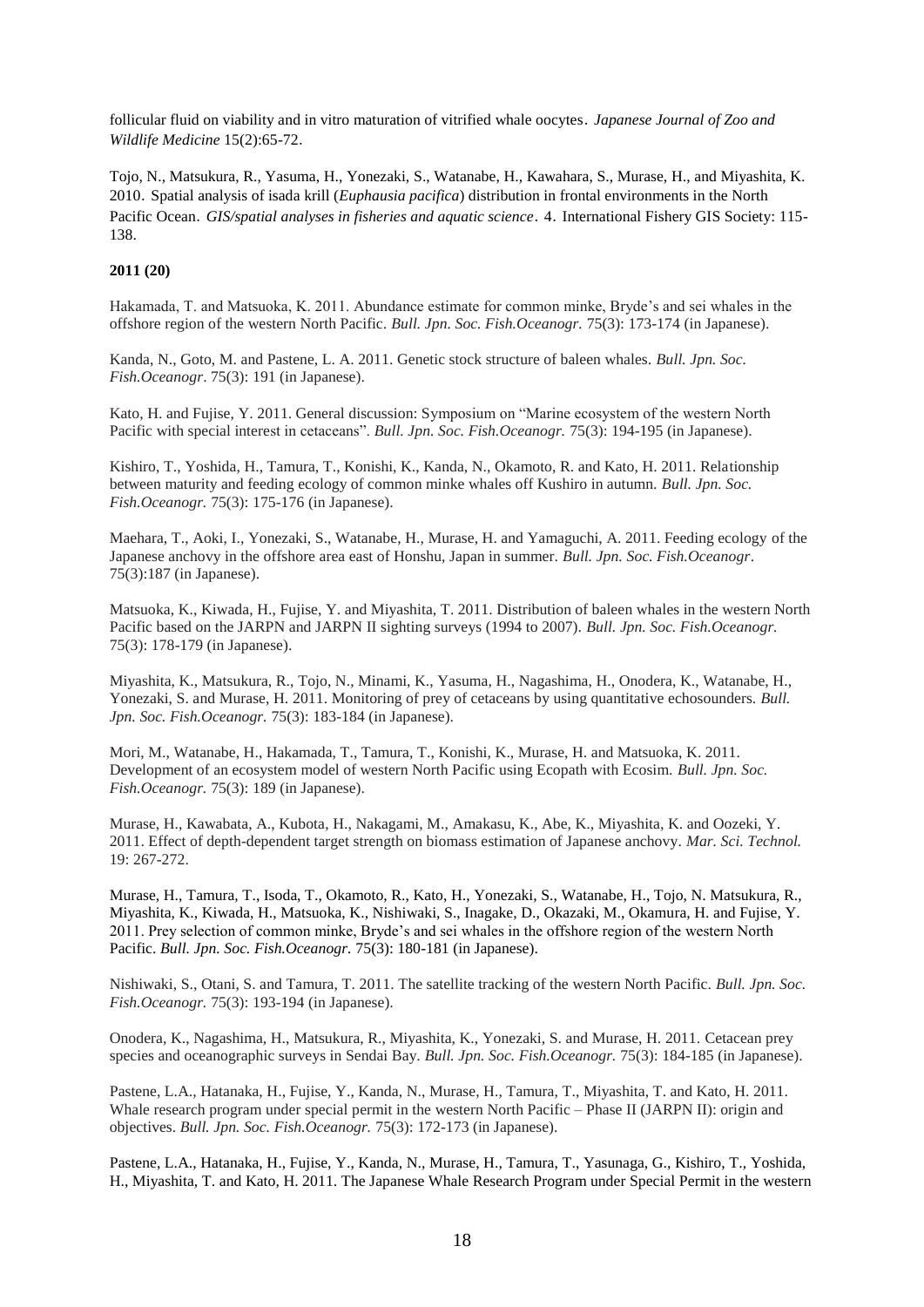North Pacific Phase-II (JARPN II): origin, objectives and research progress made in the first six years period (2002-2007), including scientific considerations for the next research period. *Aquabiology* 33 (2): 171-185 (in Japanese).

Sasaki, Y., Saito, S., Matsuoka, K., Murase, H. and Kiwada., H. 2011. Spatial distribution patterns of sei and Bryde's whales. *Bull. Jpn. Soc. Fish.Oceanogr.* 75(3): 179-180 (in Japanese).

Tamura, T., Konishi, K., Isoda, T., Hakamada, T., Kiwada, H., Okamoto, R. and Matsuoka, K. 2011. The food habitat, relation of habitat factor and prey consumption of three baleen whale species in the offshore region of the western North Pacific. *Bull. Jpn. Soc. Fish.Oceanogr.* 75(3): 174-175 (in Japanese).

Watanabe, H., Kiwada, H., Kumagai, S., Yonezaki, S., Kishiro, T., Konishi., K. and Yoshida, H. 2011. Habitat and prey selection of common minke whale off Kushiro in autumn –Estimation of distribution and migration of common minke whale using environmental information- *Bull. Jpn. Soc. Fish.Oceanogr.* 75(3): 182-183 (in Japanese).

Yamaguchi, A., Hanamiya, Y., Murase, H. and Watanabe, H. 2011. Vertical flux of materials by diel vertical migration of macrozooplankton. *Bull. Jpn. Soc. Fish.Oceanogr.* 75(3):185-186 (in Japanese).

Yasunaga, G. and Fujise, Y. 2011. Monitoring of pollutants in the baleen whales and their prey species in the western North Pacific. *Bull. Jpn. Soc. Fish.Oceanogr.* 75(3): 190 (in Japanese).

Yoshida, H., Kishiro, T., Goto, M., Bando, T., Tamura, T., Konishi, K., Okamoto, R. and Kato, H. 2011. Feeding ecology of common minke whales in coastal waters off Sanriku in spring. *Bull. Jpn. Soc. Fish.Oceanogr.* 75(3): 177-178 (in Japanese).

## **2012 (4)**

Maeda, H. and Kato, H. 2012. Technical improvements of the age character (earplug) collections in common minke whales. *Bull. Jpn. Soc. Fish. Oceanogr*. 76 (2):59-65 (in Japanese).

Murase, H., Kawabata, A., Kubota, H., Nakagami, M., Amakasu, K., Abe, K., Miyashita, K. and Oozeki, Y. 2012. Basin-scale distribution patterns and biomass estimation of Japanese anchovy *Engraulis japonicas* in the western North Pacific. *Fish Sci* 78:761-773.

Nakamura, G., Kato, H. and Fujise, Y. 2012. Relative growth of the skull of the common minke whale *Balaenoptera acutorostrata* from the North Pacific in comparison to other *Balaenoptera* species. *Mammal Study* 37(2): 105-112.

Watanabe, H, Okazaki, M., Tamura, T., Konishi, K., Inagake, D., Bando, T., Kiwada, H. and Miyashita, T. 2012. Habitat and prey selection of common minke, sei, and Bryde's whale in mesoscale during summer in the subarctic and transition regions of the western North Pacific*. Fish Sci* 78:557-57.

## **2013 (5)**

Kershaw, F., Leslie, M.S., Collins, T., Mansur, R.M., Smith, B.D., Minton, G., Baldwin, R., LeDuc, R.G., Anderson, R.C., Brownell, R.L. and Rosenbaum, H.C. 2013. Population differentiation of 2 forms of Bryde's whales in the Indian and Pacific Ocenas. *Journal of Heredity* doi:10.1093/jhered/est057.

Maeda, H., Kawamoto, T. and Kato, H. 2013. A study on the improvement of age estimation in common minke whales using the method of gelatinized extraction of earplug. NAMMCO *Scientific Publications*. Doi: [http://dx.doi.org/10.7557/3.2609.](http://dx.doi.org/10.7557/3.2609)

Matsukura, R., Sawada, K., Abe, K., Minami, K., Nagashima, H., Yonezaki, S., Murase, H. and Miyashita, K. 2013. Comparison of measurements and model calculations of target strength of juvenile sandeel in Sendai Bay. *Nippon Suisan Gakkaishi* 79 (4):638-648 (in Japanese).

Sasaki, H., Murase, H., Kiwada, H., Matsuoka, K., Mitani, Y. and Saitoh, S. 2013. Habitat differentiation between sei (*Balaenoptera borealis*) and Bryde's whales (*B. brydei*) in the western North Pacific. *Fisheries Oceanography* 22(6): 496-508.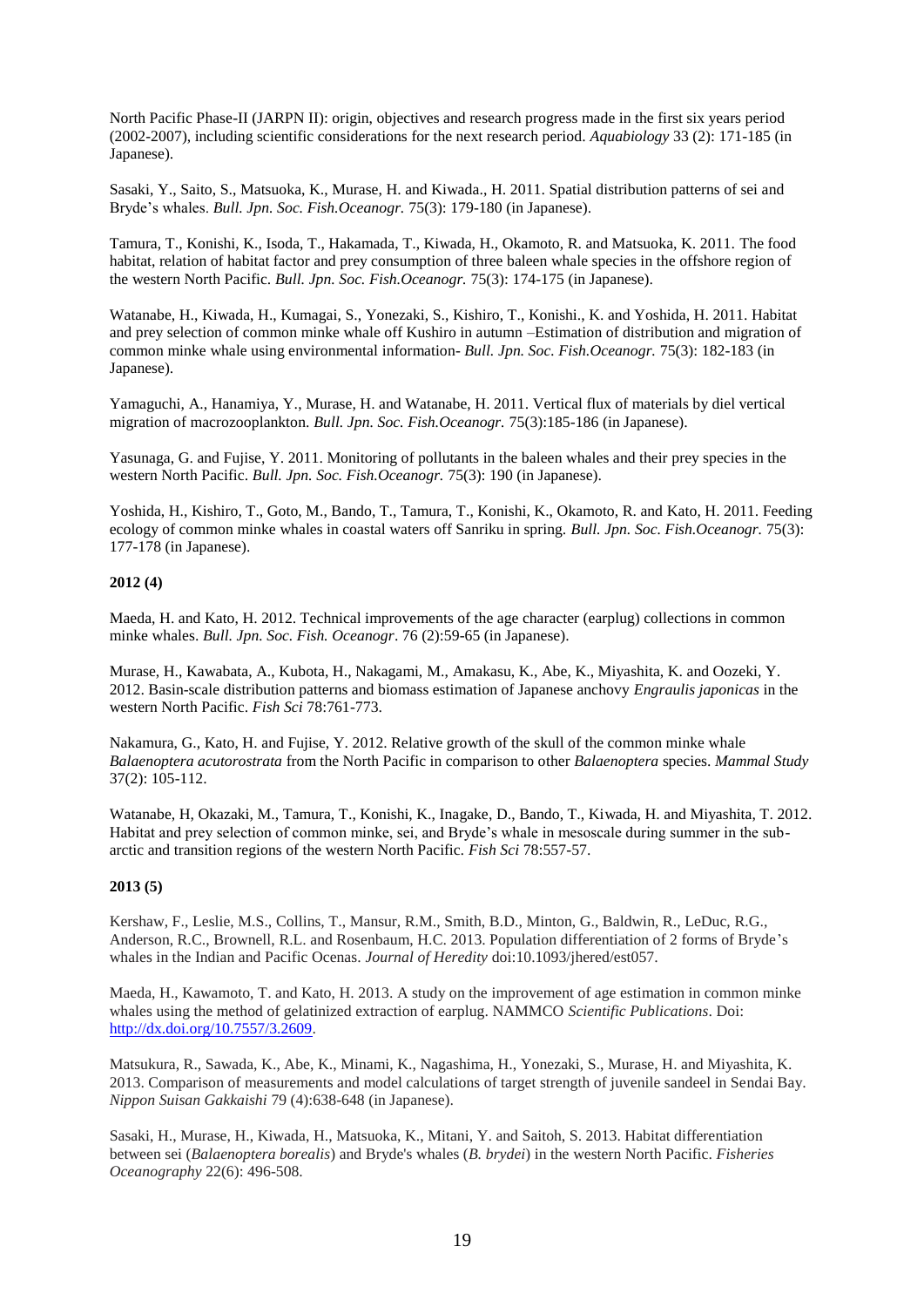Shimizu, Y., Ohishi, K., Suzuki, R., Tajima, Y., Yamada, T., Kakizoe, Y., Bando, T., Fujise, Y., Taru, H., Murayama, T. Maruyama, T. 2013. Amino acid sequence variations of signaling lymphocyte activation molecule and mortality caused by morbillivirus infection in cetaceans. *Microbiology and Immunology* 57: 624-632.

## **2014 (5)**

Inoue, S., Kishiro, T., Fujise, Y., Nakamura, G. and Kato, H. 2014. Seasonal changes in the testis of the North Pacific common minke whale. *Nippon Suisan Gakkaishi* 80 (2): 185-190 (in Japanese).

Murase, H., Hakamada, T., Matsuoka, K., Nishiwaki, S., Inagake, D., Okazaki, M., Tojo, N. and Kitakado, T. 2014. Distribution of sei whales (*Balaenoptera borealis*) in the subarctic–subtropical transition area of the western North Pacific in relation to oceanic fronts. *Deep Sea Research Part II*: Topical Studies in Oceanography 107: 22-28.

Nakamura, G., Kadowaki, I., Nagatuka, S., Fujise, Y., Kishiro, T. and Kato, H. 2014. Variation in a color pattern of white patch on the flippers of North Pacific common minke whales: potential application for their interoceanic difference. *La mer* 52: 31-47.

Nakamura, G. and Kato, H. 2014. Developmental changes in the skull morphology of common minke whales *Balaenoptera acutorostrata*. *Journal of Morphology* 275:1113-1121.

Niimi, S., Imoto, M., Kunisue, T., Watanabe, M.X., Kim, E.Y., Nakayama, K., Yasunaga, G., Fujise, Y., Tanabe, S. and Iwata, H. 2014. Effects of persistent organochlorine exposure on the liver transcriptome of the common minke whale (*Balaenoptera acutorostrata*) from the North Pacific. *Ecotoxicology and Environmental Safety* 108: 95-105.

## **2015 (1)**

Kitayama, C., Sasaki, M., Ishikawa, H., Mogoe, T., Ohsumi, S., Fukui, Y., Budipitojo, T., Kondoh, D. and Kitamura, N. 2015. Structure and functions of the placenta in common minke (*Balaenoptera acutorostrata*), Bryde's (*B. brydei*) and sei (*B. borealis*) whales. *Journal of Reproduction and Development* 61(5): 415-421.

#### **2016 (5)**

Hirako, S., Suzuki, M., Kim, H., Iizuka, Y., Matsumoto, A., Wada, N., Okabe, M., Takenoya, F., Yasunaga, G., Yamanaka, S., Miyazaki, A. and Shioda, S. 2016. Hepatic lipid accumulation is ameliorated in obese KK mice by dietary sei whale oil. *Fish. Sci.* 82: 509-517.

Miyakawa, N., Kishiro, T., Fujise, Y., Nakamura, G. and Kato, H. 2016. Sexual Dimorphism in Pelvic Bone Shape of the North Pacific Common Minke Whales (*Balaenoptera acutorostrata*). *Open J. Anim. Sci.* 6: 131-136.

Murase, H., Tamura, T., Otani, S. and Nishiwaki, S. 2016. Satellite tracking of Bryde's whales *Balaenoptera edeni* in the offshore western North Pacific in summer 2006 and 2008. *Fish. Sci.* 82: 35-45.

Nakamura, G., Kadowaki, I., Nagatsuka, S., Hayashi, R., Kanda, N., Goto, M., Pastene, L.A. and Kato, H. 2016. White Patch on the Fore-Flipper of Common Minke Whale, as a Potential morphological Index to Identify Stocks. *Open J. of Anim. Sci.* 6: 116-122.

[Ohishi,](https://www.jstage.jst.go.jp/AF06S010ShsiKskGmnHyj?chshnmHkwtsh=Kazue+OHISHI) K., Bando, T., Abe, E., Kawai, [Y.,](https://www.jstage.jst.go.jp/AF06S010ShsiKskGmnHyj?chshnmHkwtsh=Yasushi+KAWAI) Fujise, [Y. and M](https://www.jstage.jst.go.jp/AF06S010ShsiKskGmnHyj?chshnmHkwtsh=Yoshihiro+FUJISE)aruyama[, T.](https://www.jstage.jst.go.jp/AF06S010ShsiKskGmnHyj?chshnmHkwtsh=Tadashi+MARUYAMA) 2016. Long-term and large-scale epidemiology of Brucella infection in baleen whales and sperm whales in the western North Pacific and Antarctic Oceans. *J. Vet. Med. Sci.* 78: 1457-1464.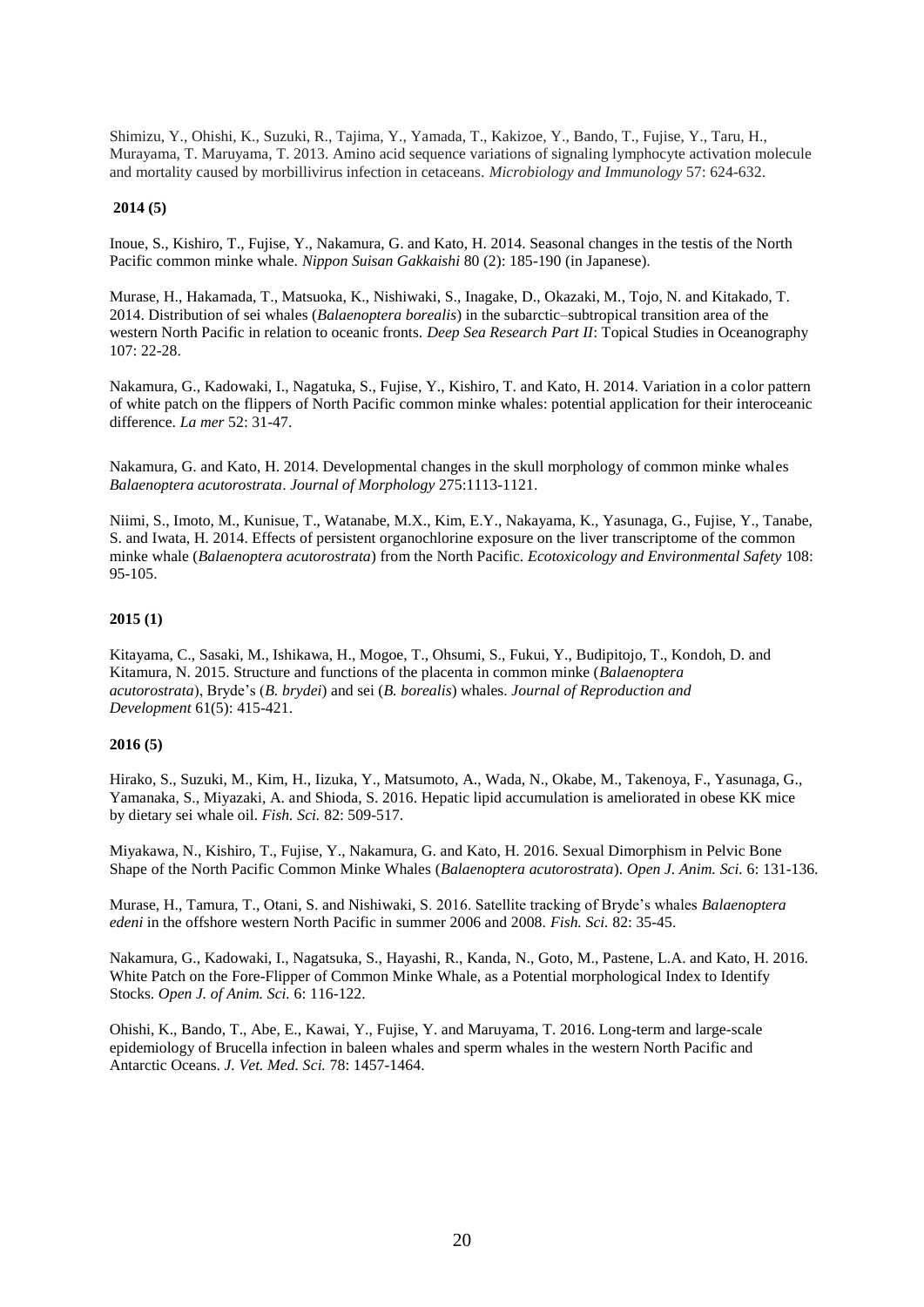# **Publications based on other surveys**

## **1993 (1)**

Fujise, Y., Ishikawa, H., Saino, S. and Kawasaki, M. 1993. Catch and struck-and-lost rate in the Japanese Dall's porpoise hand-harpoon fishery. *Rep. int. Whal. Commn* 43: 453-457.

## **1995 (1)**

Shimada, H. and Pastene, L.A. 1995. Report of a sightings survey off the Solomon Islands with comments on Bryde's whale distribution. *Rep. Int. Whal. Commn* 45: 413-418.

## **1997 (4)**

Kimura, T., Ozawa, T. and Pastene, L.A. 1997. Sample preparation and analysis of mitochondrial DNA from whale baleen plates. *Marine Mammal Science*, 13(3):495-498.

Ljungblad, D.K., Stafford, K.M., Shimada, H. and Matsuoka, K. 1997. Sounds attributed to blue whales recorded off the southwest coast of Australia in December 1995. *Rep. int. Whal. Commn* 47: 435-439.

Ohmagari, K. and Berkes, F. 1997: Transmission of indigenous knowledge and bush skills among the Western James Bay Cree Women of Subarctic Canada. *Human Ecology* 25(2): 197-222.

Shimamura, M, Yasue, H., Ohshima, K., Abe, H., Kato, H., Kishiro, T., Goto, M., Munechika, I. and Okada, N. 1997. Molecular evidence from retroposons that whales form a clade within even-toed ungulates. *Nature* 388: 666-670.

## **1998 (2)**

Miyazaki, N., Fujise, Y. and Iwata, K. 1998. Biological analysis of a mass stranding of melon-headed whales (*Peponocephala electra*) at Aoshima. *Japan. Bull. Natn. Sci. Mus*., Tokyo, Ser. A 24(1): 31-60.

Otani, S., Naito, Y., Kawamura, A., Kawasaki, M., Nishiwaki, S. and Kato, A. 1998. Diving behavior and performance of harbor porpoises, *Phocoena phocoena*, in Fukuoka bay, Hokkaido, Japan. *Marine Mammal Science* 14(2): 209-220.

## **1999 (4)**

Iino, Y. 1999. Treaty Implementation: the 1946 International Convention for the Regulation of Whaling. System Compliance in Ocean Management. Southeast Asian Programme in Ocean Law. *Policy and Management*: 189- 193.

Pastene, L.A. and Shimada, H. 1999. Report of a sighting survey in Chile's Exclusive Economic Zone with comments on sei whale distribution. *Anales Instituto Patagonia, Serie Cs. Nat.* 27: 51-62.

Shimamura, M., Abe, H., Nikaido, M., Ohshima, K. and Okada, N. 1999. Genealogy of families of SINEs in cetaceans and artiodactyls: the presence of a huge superfamily of tRNAGlu-derived families of SINEs. *Mol. Biol. Evol.* 16(8): 1046-1060.

Yoshida, H. and Kato, H. 1999. Phylogenetic relationships of Bryde's whales in the Western North Pacific and adjacent waters inferred from mitochondrial DNA sequences. *Marine Mammal Science* 15(4): 1269-1286.

## **2000 (3)**

Goto, M. and Ohsumi, S. 2000. Response to "Scientific Whaling Source of illegal Products for Market" By Baker *et al*. *Science* 290: 1695-1696.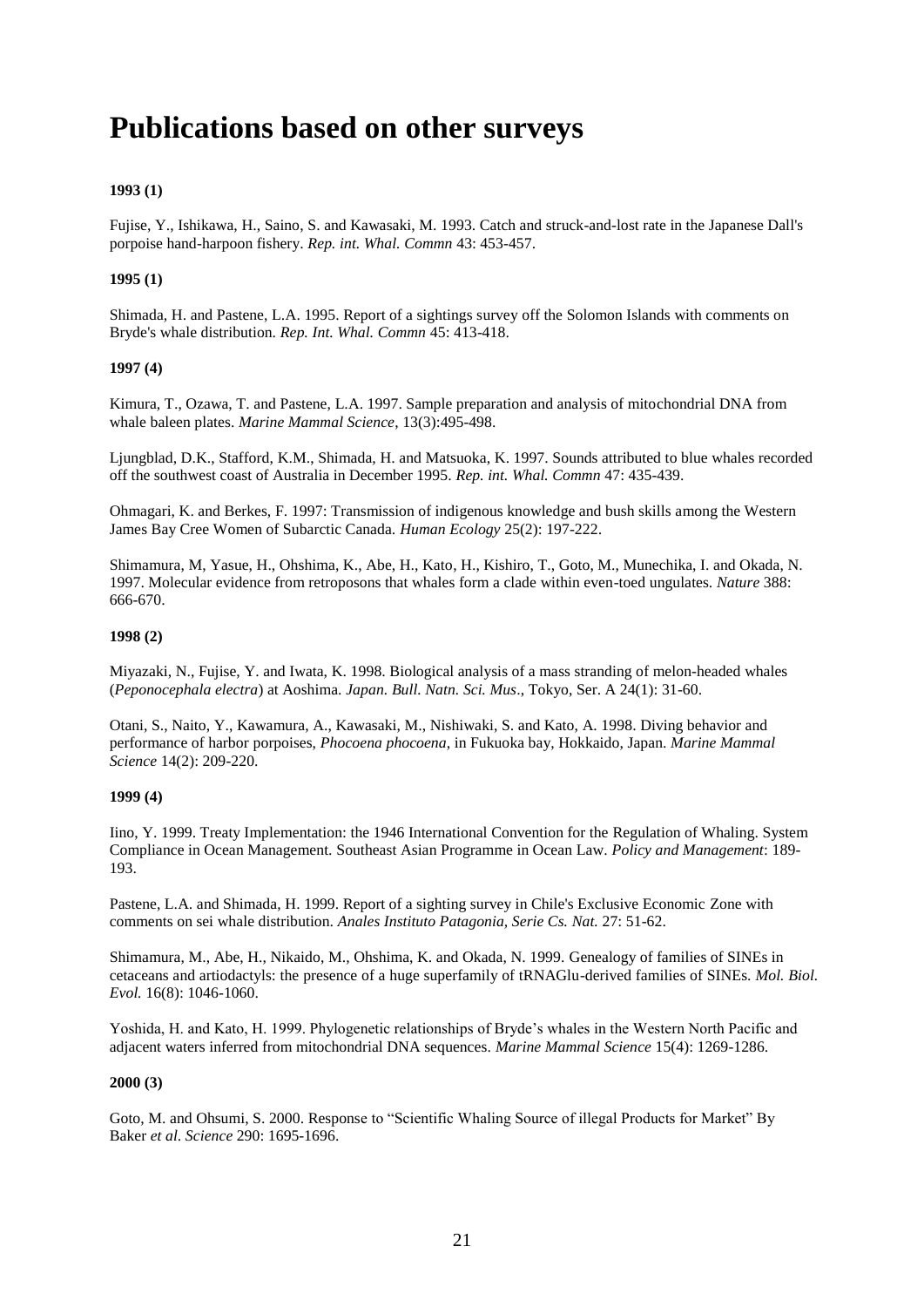Otani, S., Naito, Y., Kato, A., Kawamura, A. 2000. Diving behavior and swimming speed of a free-ranging harbor porpoise, *Phocoena phocoena*. *Marine Mammal Science* 16(4): 811-814.

Takahashi, S., Le, L. T. H., Saeki, H., Nakatani, N., Tanabe, S., Miyazaki, N. and Fujise, Y. 2000. Accumulation of butyltin compounds and total tin in marine mammals. *Water Science and Technology* 42(7-8): 97-108.

#### **2001 (2)**

Abe, H., Goto, M., Pastene, L.A., Dewa, K. and Naito, E. 2001. Practical use of multiplex fluorescent PCR for cetacean sex identification. *Marine Mammal Science* 17(3): 657-664.

Yoshida, H., Yoshioka, M., Shirakihara, M. and Chow, S. 2001. Population structure of finless porpoises (*Neophocaena phocaenoides*) in coastal waters of Japan based on mitochondrial DNA sequences. *Journal of Mammalogy* 82: 123-130.

## **2002 (1)**

Konishi, K. and Sakurai, Y. 2002. Geographical variations in infection by larval *Anisakis simplex* and *Contracaecum osculatum* (Nematoda, Anisakidae) in walleye pollock *Theragra chalcogramma* stocks off Hokkaido, Japan. *Fisheries Science* 68(3): 534-542.

## **2003 (1)**

Matsuoka, K., Ensor, P., Hakamada, T., Shimada, H., Nishiwaki, S., Kasamatsu, F. and Kato, H. 2003. Overview of the minke whale sighting survey in IWC/IDCR and SOWER cruises from 1978/79 to 2000/01. *J. Cetacean Res. Manage* 5(2): 173-201.

## **2004 (5)**

Branch, T.A., Matsuoka, K. and Miyashita, T. 2004. Evidence for increases in Antarctic blue whales based on Bayesian modelling. *Marine Mammal Science* 20(4): 726-754.

Escorza-Trevino, S., Pastene, L.A. and Dizon, A.E. 2004. Molecular analyses of the Truei and Dalli morphotypes of Dall's porpoise (*Phocoenoides dalli*). *Journal of Mammalogy* 85(2): 347-355.

Ikemoto, T., Kunito, T., Watanabe, I., Yasunaga, G., Baba, N., Miyazaki, N., Petrov, E.A. and Tanabe, S. 2004. Comparison of trace element accumulation in Baikal seals (*Pusa sibirica*), Caspian seals (*Pusa caspica*) and northern fur seals (*Callorhinus ursinus*). *Environmental Pollution* 127: 83-97.

Murase, H., Matsuoka, K., Nishiwaki, S., Hakamada, T. and Mori, M. 2004. Effect of observed covariates (school size, sighting cue, latitude and sea state) on the Antarctic minke whale abundance estimation parameters in the IWC/IDCR-SOWER surveys. *J. Cetacean. Res. Manage*. 6(3): 283-292.

Yanagimoto, T. and Konishi, K. 2004. *Acanthochondria priacanthi* (Copepoda: Chondracanthidae) as a biological indicator for stock identification of sandfish *Arctoscopus japonicus* (Steindachner). *Fisheries Science* 70: 336-338.

#### **2005 (5)**

Agusa, T., Matsumoto, T., Ikemoto, T., Anan, Y., Kubota, R., Yasunaga, G., Kunito, T., Tanabe, S., Ogi, H. and Shibata, Y. 2005. Body distribution of trace elements in black-tailed gulls from Rishiri Island, Japan: agedependent accumulation and transfer to feathers and eggs. *Environ. Toxicol. Chem*. 24(9):2107-2120.

Agusa, T., Kunito, T., Yasunaga, G., Iwata, H., Subramanian, A., Ismail, A. and Tanabe, S. 2005. Concentrations of trace elements in marine fish and its risk assessment in Malaysia. *Mar. Pollut. Bull*. 51(8-12):896-911.

Fukui, Y., Ishikawa, H. and Ohsumi, S. 2005. Difficulties in publishing research results from scientific whaling. *Marine Mammal Science* 21: 781-783.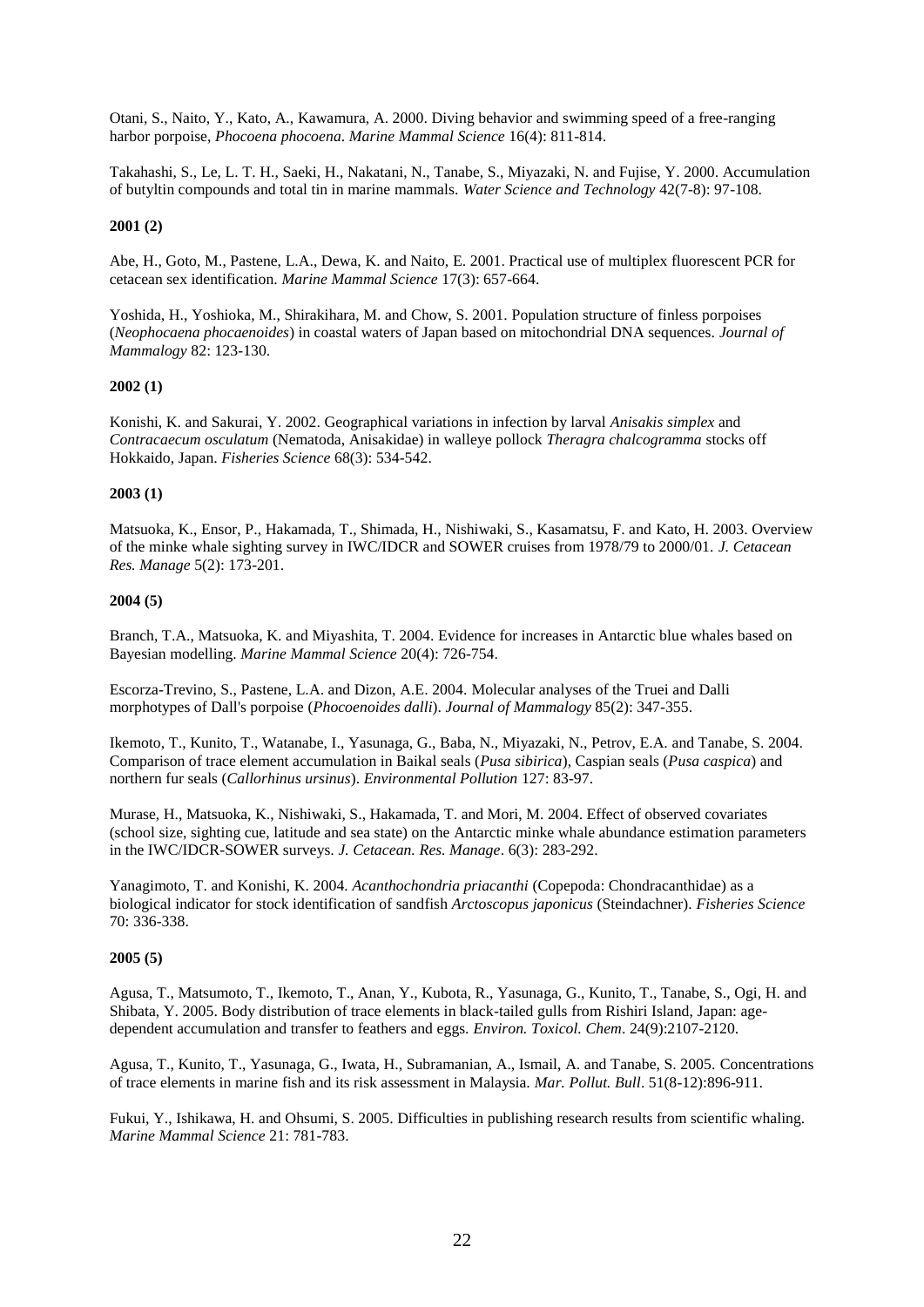Prudente, M., Tanabe, S., Kunisue, T., Yasunaga, G., Watanabe, I. and Miyazaki, N. 2005. Accumulation of trace elements and persistent organochlorines in resident and migratory waders from Calatagan Bay, Philippines. *Coastal Mar. Sci*. 29(2):133-140.

Sanino, G.P., Waerebeek, K.V., Van Bressem, M. and Pastene, L.A. 2005. A preliminary note on population structure in eastern South Pacific common bottlenose dolphins, *Tursiops truncatus*. *J. Cetacean Res. Manage* 7(1): 65-70.

## **2006 (6)**

Acevedo, J., Aguayo-Lobo, A. and Pastene, L.A. 2006. Filopatria de la ballena jorobada (*Megaptera novaeangliae* Borowski, 1781), al area de alimentacion del Estrecho de Magallanes. *Revista de Biologia Marina y Oceanografia* 41(1): 11-19.

Acevedo, J., Aguayo-Lobo, A., Acuna, P. and Pastene, L.A. 2006. A note on the first record of the dwarf minke whale (*Balaenoptera acutorostrata*) in Chilean waters. *J. Cetacean Res. Manage*. 8(3): 293-296.

Hayashi, K., Yoshida, H., Nishida, S., Goto, M., Pastene, L.A., Kanda, N., Baba, H. and Koike, H. 2006. Genetic Variation of the MHC DQB locus in the finless porpoise (*Neophocaena phocaenoides*). *Zoological Science* 23: 147-153.

Mori, M. and Butterworth, D.S. 2006. A first step towards modelling the krill–predator dynamics of the Antarctic ecosystem. *CCAMLR Science* 13: 217-277.

Sekiguchi,K., Olavarria, C., Morse, P., Olson, P., Ensor, P., Matsuoka, K., Pitman, R., Findlay, K. and Gorter, U., 2006. The spectacled porpoise (*Phocoena dioptrica*) in Antarctic waters. *J. Cetacean Res. Manage*. 8(3):265– 271.

Takahashi, Y., Ohwada, S., Watanabe, K., Ropert-Coudert, Y., Zenitani, R., Naito, Y. and Yamaguchi, T. 2006. Does elastin contribute to the persistence of corpora albicantia in the ovary of the common dolphin (*Delphinus delphis*). *Marine Mammal Science* 22(4): 819-830.

## **2007 (2)**

Acevedo, J., Rasmussen, K., Felix, F., Castro, C., Llano, M., Secchi, E., Saborio, M.T., Aguayo-Lobo, A., Haase, B., Scheidat, M., Dalla-Rosa, L., Olavarria, C., Fosestell, P., Acuna, P., Kaufman, G. and Pastene, L.A. 2007. Migratory destinations of humpback whales from the Magellan Strait feeding ground, Southeast Pacific. *Marine Mammal Science* 23(2): 453-463.

Branch, T.A., Stafford, K.M., Palacios, D.M., Allison, C., Bannister, J.L., Burton, C.L.K., Cabrera, E., Carlson, C.A., Galletti Vernazzani, B., Gill, P.C., Hucke-Gaete, R., Jenner, K.C.S., Jenner, Mn. M., Matsuoka, K., Mikhalev, Y.A., Miyashita, T., Morrice, M.G., Nishiwaki, S., Sturrock, V.J., Tormosov, D., Anderson, R.C., Baker, A.N., Best, P.B., Borsa, P., Brownell Jr, R.L., Childerhouse, S., Findlay, K.P., Gerrodette, T., Ilangakoon, A.D., Joergensen, M., Kahn, B., Ljungblad, D.K., Maughan, B., Mccauley, R.D., Mckay, S., Norris, T.F., Oman Whale and Dolphin Research Group, Rankin, S., Samaran, F., Thiele, D., Van Waerebeek, K. and Warneke, R.M. 2007. Past and present distribution, densities and movements of blue whales in the Southern Hemisphere and adjacent waters. *Mammal Rev* 37(2): 116-175.

## **2009 (1)**

Nambu, H., Tokutake, K., Ishikawa, H., Ohta, M., Fujita, K. and Yamada, T.K. 2009. Observation of a gray whale, *Eschrichtius robustus,* in Tokyo Bay in 2005. *Japan Cetology* 19: 17-22 (in Japanese).

## **2010 (3)**

Nambu, H., Ishikawa, H. and Yamada, T. 2010. Records of the western gray whale *Eschrichtius robustus*: its distribution and migration. *Japan Cetology* (20): 21-29 (in Japanese).

Pastene, L.A. and Quiroz, D. 2010. An Outline of the History of Whaling in Chile. pp. 73-98. *In*: International Center for Folk Culture Studies (eds.). *Human Culture from the Perspective of*